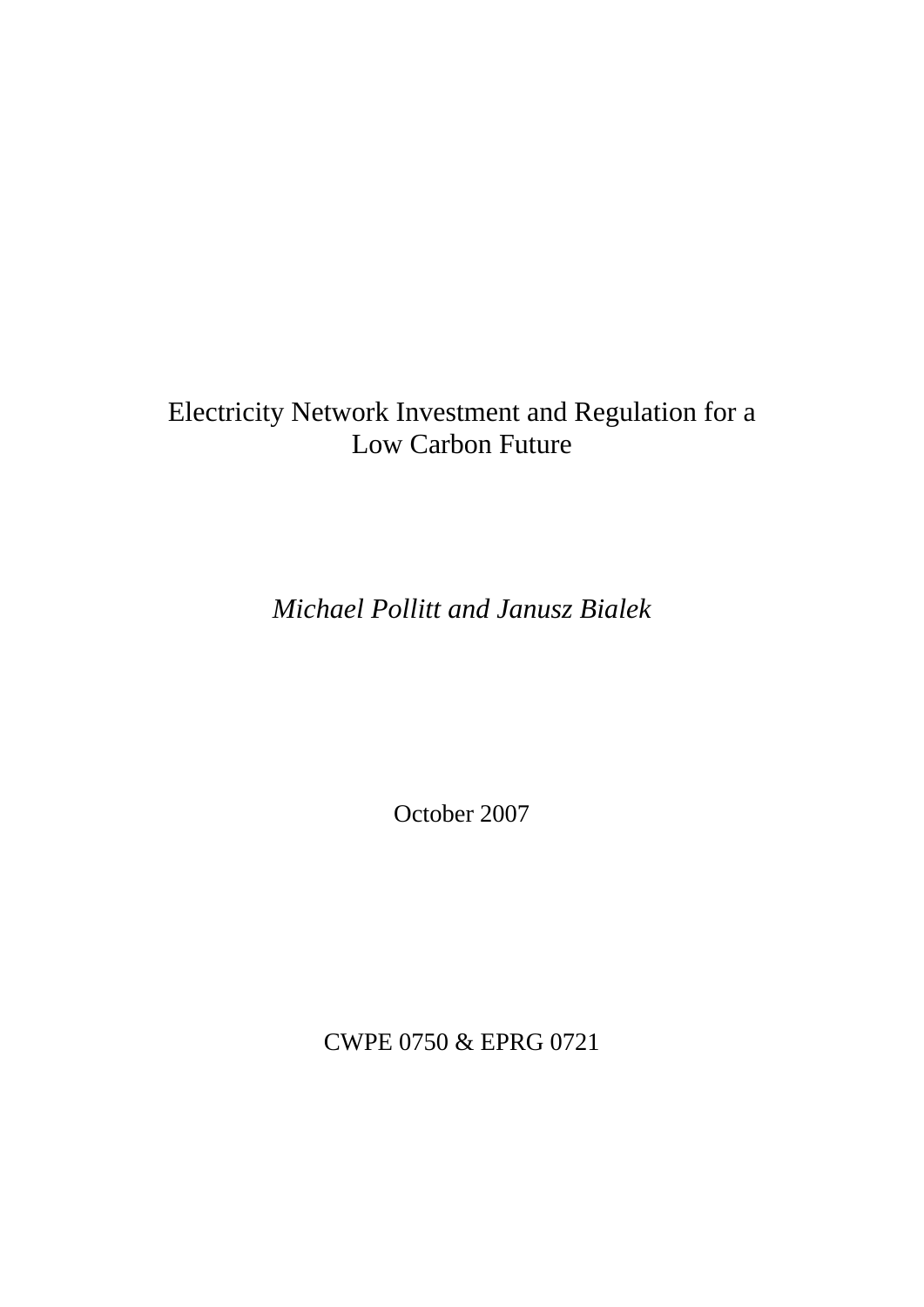## **ELECTRICITY NETWORK INVESTMENT AND REGULATION FOR A**

## **LOW CARBON FUTURE[1](#page-1-0)**

**Michael Pollitt Judge Business School University of Cambridge** 

**Janusz Bialek University of Edinburgh** 

#### **Abstract**

The requirement for significantly higher electricity network investment in the UK seems certain as the capacity of distributed generation and large scale renewables increases on the system. In this paper, which forms a chapter in the forthcoming Book "*Delivering a Low Carbon Electricity System: Technologies, Economics and Policy*<sup>"[2](#page-1-1)</sup>, the authors make a number of significant suggestions for improvement to the current system of network regulation. First, they suggest that the RPI-X system needs to be overhauled in favour of a simpler yardstick based system and which allows for more merchant transmission investments. Second, future regulation should involve more negotiated regulation involving agreements between network owners and purchasers of network services. This would be particularly advantageous for decisions on new network investments. Third, more extensive use needs to be made of locational pricing within the transmission and distribution system in order to facilitate the least cost expansion of low carbon generation, including micropower. Fourth, consideration needs to be given to ownership unbundling of distribution networks from retail supply. This would better facilitate the entry of distributed generation and the development of appropriate competition between grid and off-grid generation supply and demand side management. Finally, there needs to be a significant increase in R&D expenditure in electricity networks supported by customer levies.

JEL Classification: L94

 $\overline{a}$ 

Keywords: electricity networks, incentive regulation.

<span id="page-1-0"></span><sup>&</sup>lt;sup>1</sup> This work was supported by the ESRC Electricity Policy Research Group and the EPSRC Future Networks Consortium of Supergen.

<span id="page-1-1"></span><sup>2</sup> *Delivering a Low Carbon Electricity System: Technologies, Economics and Policy* Editors: Michael Grubb, Tooraj Jamasb, and Michael G. Pollitt (*University of Cambridge),* Cambridge University Press.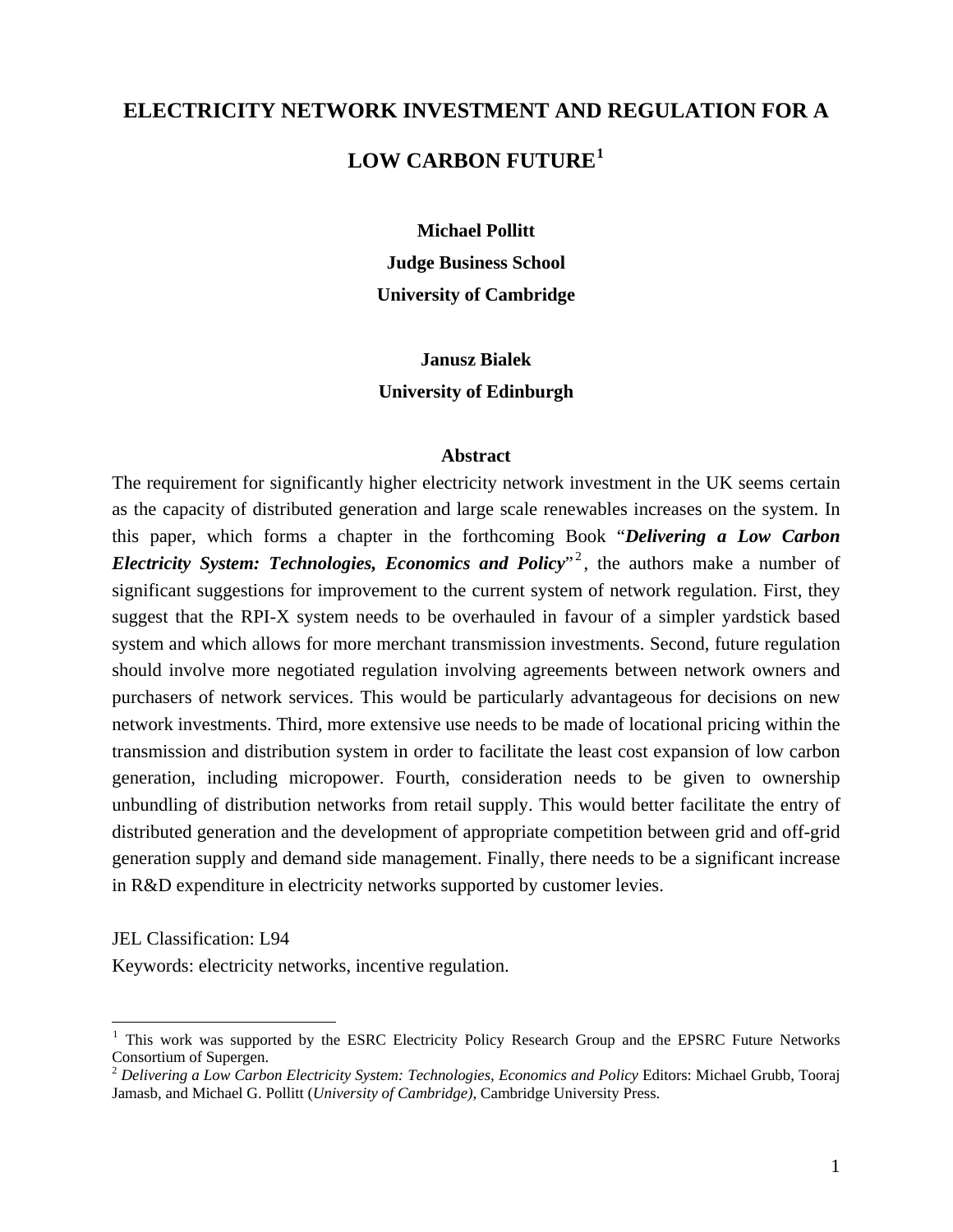#### **1. Introduction to the Regulation of Electricity Networks in the UK**

Around 30% of the current price of electricity relates to electricity distribution and transmission charges. In England and Wales electricity transmission revenue in 2005-06 totalled £1.2bn (Ofgem, 2006) while distribution revenue was around £3.1bn (Ofgem, 2004a, p.6). These charges are regulated by the electricity regulator Ofgem. In Northern Ireland electricity transmission and distribution charges totalled around £0.2bn in 2005-06 (Viridian, 2006) and are regulated by the Northern Ireland Authority for Utility Regulation (NIAUR, formerly NIAER). There are 15 regulated distribution companies in the UK (though rather fewer independent owners) and three regulated transmission businesses in Great Britain (in Northern Ireland transmission and distribution are not separated out for regulation).

The introduction of large amounts of renewables (both large and small scale) and gas-fired microgeneration into the electricity system necessitates large amounts of new investment in these networks. Elders et al. (2006) identify the following technologies as being potentially important in future transmission and distribution networks: new power electronics, flexible AC transmission system (FACTS), storage facilities (such as compressed air energy storage – CAES - and flywheel) and superconducting lines. There may be expenditure on DC transmission cables which might be in the form of North-South undersea cables. Future networks will require more active management as the intermittency of renewable energy requires increased network management to mitigate some of the effects (see DTI, 2006, pp. 210-211). The uncertainty of the timing, volume and location of new renewables also makes planning of network development more difficult than in the past and has implications for regulation.

Apart from the need for network investment due to the uptake of renewables, new investment is needed due to the aging of the existing network. The current transmission and distribution network has been constructed mainly in the 1960's and 1970's and many plants are near their design life (usually about 40 years) - see Figure 1. The advent of more sophisticated asset management, condition monitoring and life extension techniques mean that the plant replacement can be delayed (i.e. the investment does not need to follow the lighter (yellow) line in Fig.1) and the investment peak of the 1960s is unlikely to be repeated. In that context it is important that the plant replacement is not like-for-like but the new plant enhances network security and maximises the uptake of renewables.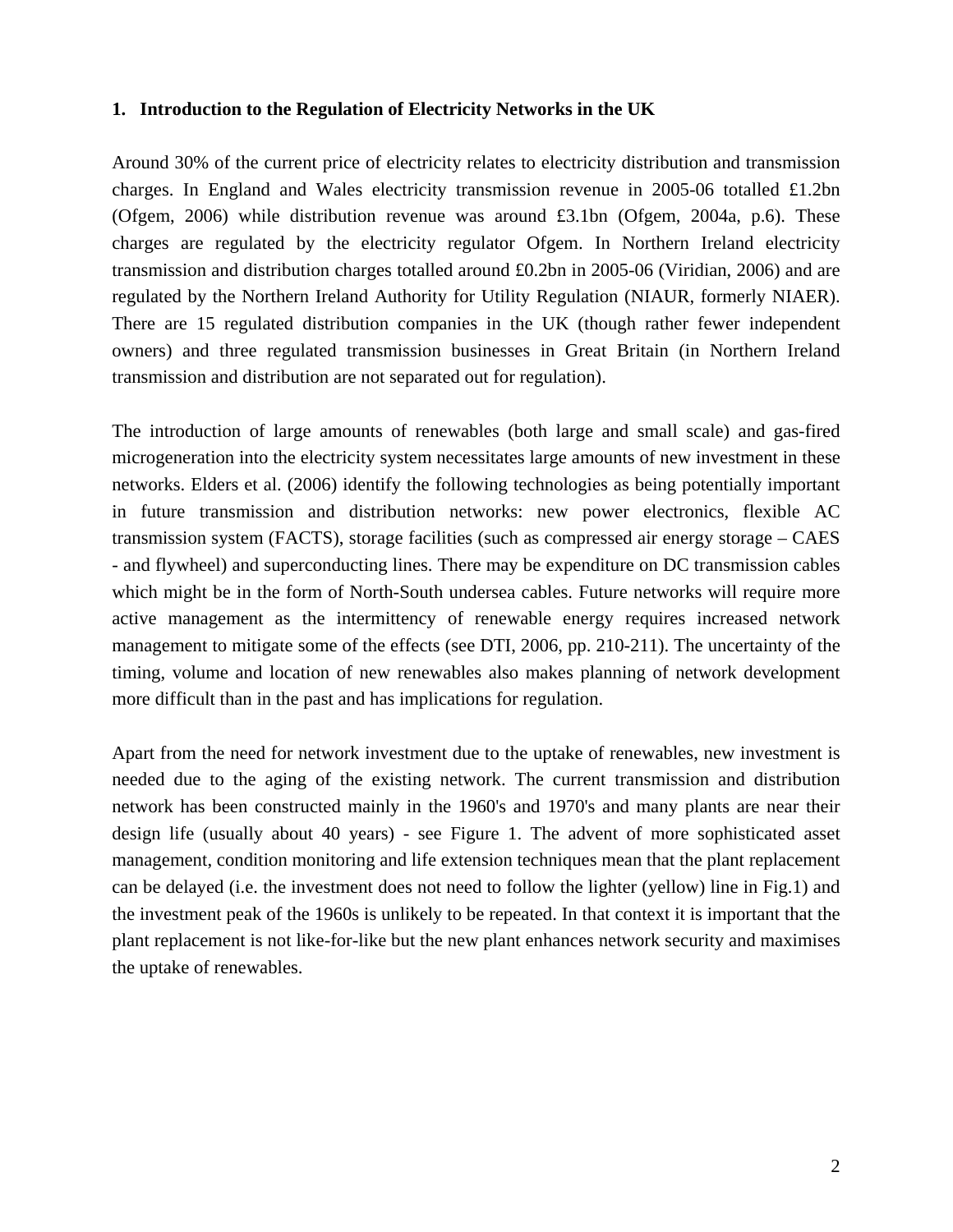



In the following sections we will discuss the present system of economic regulation of networks in the UK and how this may need to adapt in order to facilitate significant volumes of renewable energy sources to 2020 and beyond.

## **2. Transmission and Distribution Price Control Reviews**

Currently transmission and distribution charges are reviewed every 5 years. The last review of distribution charges in Great Britain was in 2004 for the period April 2005 to March 2010. At the end of 2006 the review of transmission charges in Great Britain was completed for the period April 2007 to March 2012. In Northern Ireland transmission and distribution services are combined in one company. A review for the period April 2007 to March 2012 was completed in September 2006. These reviews determine the level of transmission and distribution charges. We briefly characterise the nature of these reviews.

Network price reviews follow a similar format (see Pollitt, 2005). Companies submit detailed business plans for the next five years including projections of operating and capital expenditures. Capital expenditure plans detail load and non-load related investments and make specific reference to proposed major projects. Ofgem/NIAUR review these plans and make initial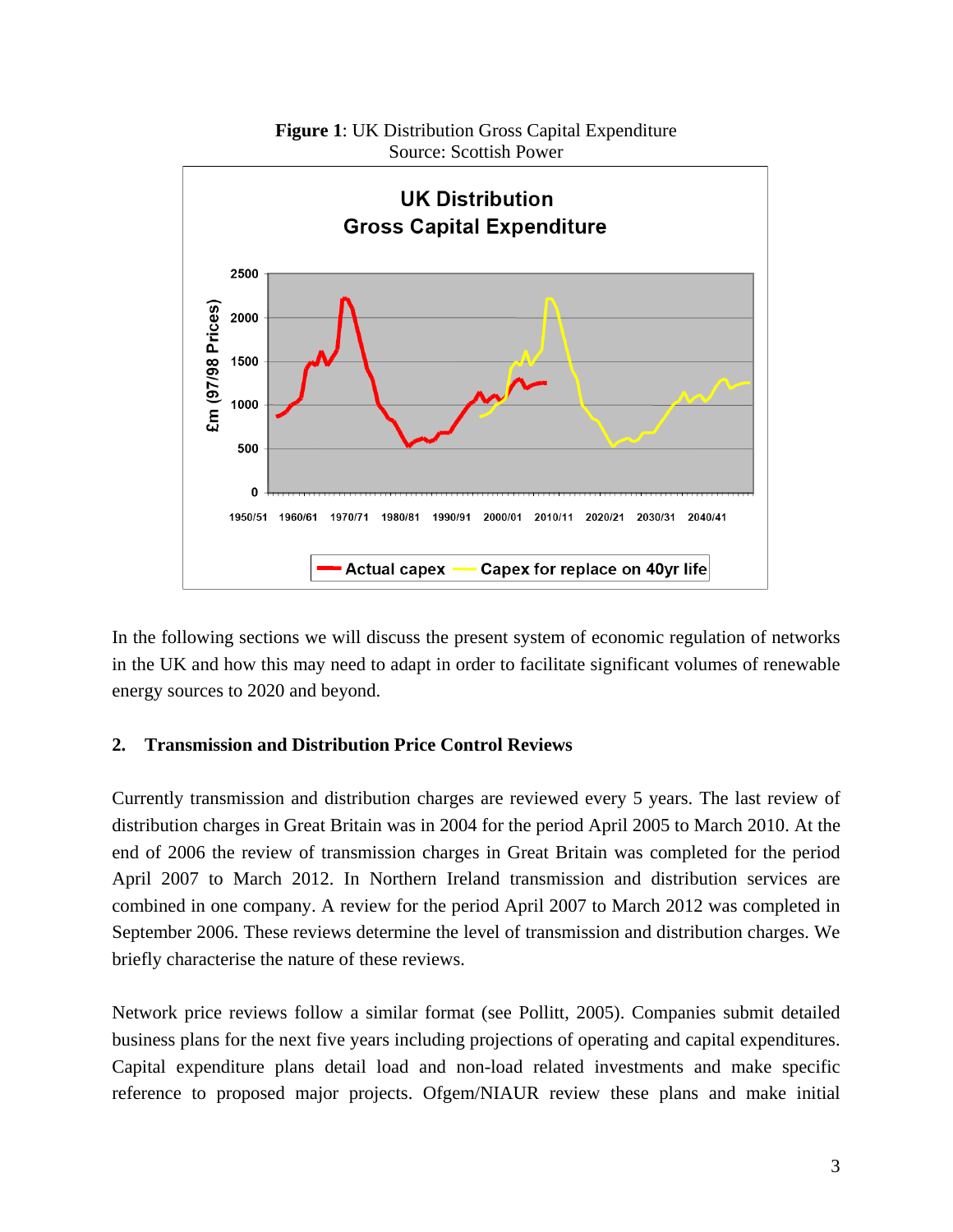proposals for price revisions according to the RPI-X formula proposed by Littlechild in 1983 and in use in telecoms, gas, airports, water as well as in electricity. The regulatory review consists of efficiency studies of operating costs. These are of two types: bottom up - consultant estimates of cost categories; and top down – using efficiency methodologies such as corrected ordinary least squares. Capital expenditure plans are assessed using engineering consultancy audits of capital expenditure plans. Companies can then respond to the proposals which are then revised (once or twice) until a final proposals document is published. This final proposals document can be appealed to the Competition Commission by one or more of the companies that it covers. The process of a price review takes around 18 months and is completed four to five months before the new prices are due to take effect.

The regulators are in a position where they decide what level of capital and operating expenditure is reasonable and also what the allowed rate of return should be on regulated assets. In distribution these three elements represent around one third each of the total regulated revenue. Table 1 gives the revenue detail for one of the distribution companies (United Utilities) in the recent distribution price control review. The company receives discounted revenue (line 26) equal to the discounted value of its allowed costs (line 19) which include the five year movement in its discounted regulatory asset value (line 6). The discount rate is the weighted average cost of capital allowed by the regulator and the discounting ensures that the company earns this return. Table 2 gives the revenue detail for National Grid Electricity Transmission (the largest transmission company in the UK) from the initial proposals from the ongoing transmission price control review. The company receives discounted revenue (line 19) equal to the discounted value of its allowed costs (line 14). This discounted cost includes the five year movement in its net present value of regulated assets (line 6) and hence compensates the company for changes in its regulatory asset base.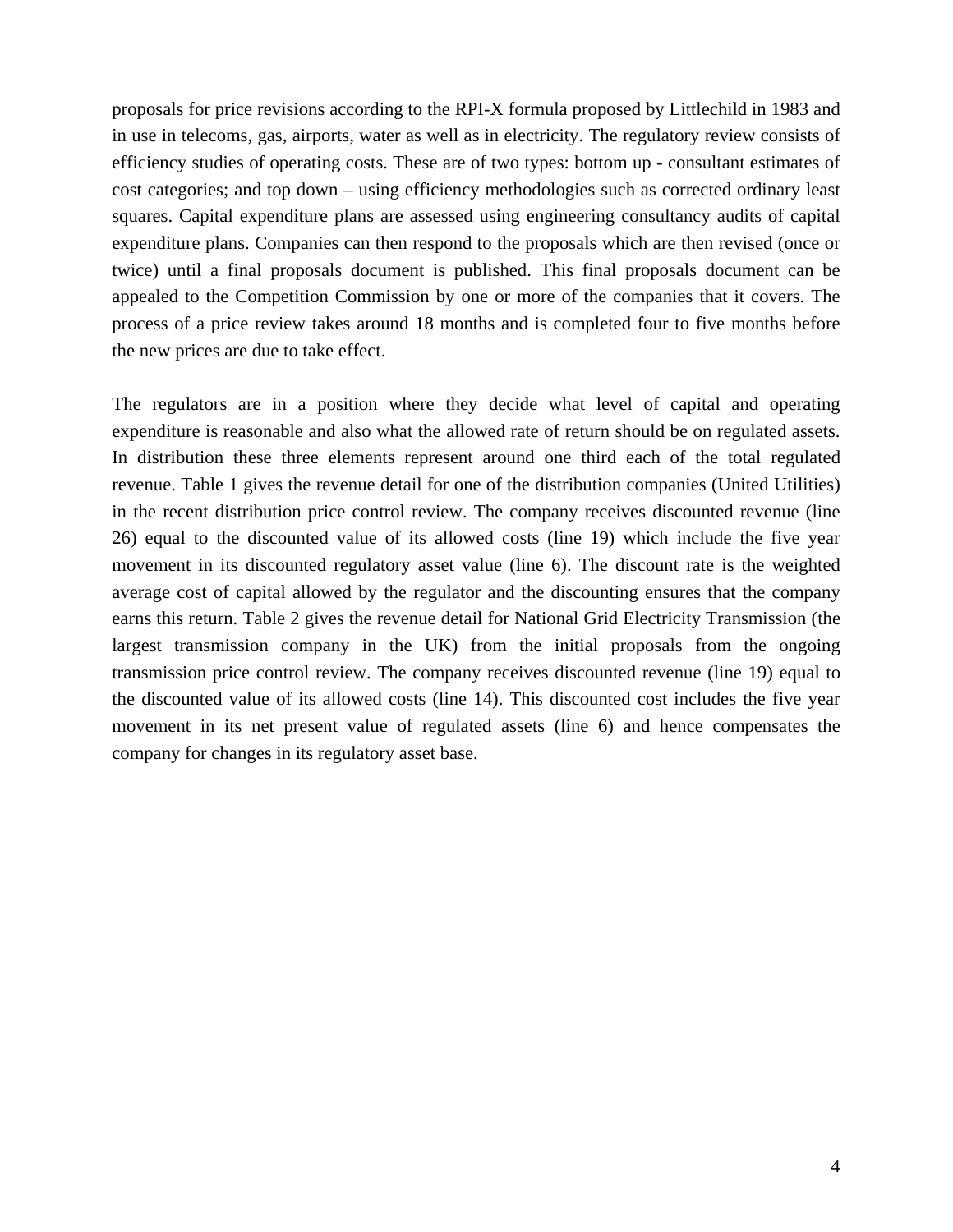#### **Table 1 Regulated revenue for a typical electricity distribution utility**

(Source: Ofgem, 2004a, p.127)

PRICE CONTROL CALCULATIONS FOR UNITED UTILITIES 2002/03 Prices

|                                                                                      | 2004/05<br>£m | 2005/06<br>£m |            | 2006/07<br>£m | 2007/08<br>£m | 2008/09<br>£m | 2009/10<br>£m |
|--------------------------------------------------------------------------------------|---------------|---------------|------------|---------------|---------------|---------------|---------------|
| <b>RAV</b>                                                                           |               |               |            |               |               |               |               |
| 1 Opening asset value                                                                |               |               | 920        | 964.3         | 1,002.50      | 1,034.70      | 1,060.80      |
| 2 Total capex                                                                        |               |               | 112.7      | 112.3         | 111.8         | 111.4         | 110.9         |
| 3 Depreciation                                                                       |               |               | $-68.5$    | $-74.1$       | $-79.7$       | 85.3          | $-90.9$       |
| 4 Closing asset value                                                                |               |               | 964.3      | 1002.5        | 1034.7        | 1060.8        | 1080.9        |
| 5 Present value of opening / closing                                                 |               |               | 920        |               |               |               | 825.2         |
| 6 Year movement in closing RAV                                                       |               |               |            |               |               |               | 94.8          |
| <b>ALLOWED ITEMS</b>                                                                 |               |               |            |               |               |               |               |
|                                                                                      |               |               | 67         | 64.7          | 63.1          | 61.7          | 60.2          |
| 7 Operating costs (excluding pensions)<br>8 Capital expenditure (excluding pensions) |               |               | 103.5      | 103.1         | 102.6         | 102.2         | 101.7         |
| 9 Pensions allowance                                                                 |               |               |            |               |               | 16            |               |
| 10 Tax allowance                                                                     |               |               | 16<br>19.4 | 16<br>22      | 16<br>23.1    | 24.5          | 16<br>24.5    |
|                                                                                      |               |               |            |               |               |               |               |
| 11 Capex incentive scheme                                                            |               |               | 1.8        | 1             | $-0.6$        | $-1.1$        | $-0.5$        |
| 12 Sliding scale additional income                                                   |               |               | 1.6        | 1.7           | 1.8           | 1.8           | 1.9           |
| 13 Opex incentive / Other adjustments                                                |               |               | 1.4        | 1.4           | 1.4           |               |               |
| 14 Quality reward                                                                    |               |               |            |               |               |               |               |
| 15 DPCR3 costs                                                                       |               |               | 1.5        |               |               |               |               |
| 16 Total allowed items                                                               |               |               | 212.3      | 209.9         | 207.5         | 205.1         | 203.8         |
| 17 Present value of allowed items                                                    |               |               | 206.6      | 193.6         | 181.3         | 169.8         | 159.9         |
| 18 5 Year movement in closing RAV                                                    |               |               |            |               |               |               |               |
| 19 TOTAL PRESENT VALUE OVER 5 YEARS                                                  |               |               |            |               |               |               | 1006.1        |
| <b>REVENUE</b>                                                                       |               |               |            |               |               |               |               |
| 20 Revenue index                                                                     |               |               | 1          | 1.011         | 1.013         | 1.022         | 1.024         |
| 21 Discounted revenue index                                                          |               |               | 0.973      | 0.932         | 0.885         | 0.846         | 0.803         |
| 22 Price control revenue                                                             | 205.2         |               | 220.9      | 223.2         | 223.7         | 225.8         | 226.1         |
| 23 Excluded services revenue                                                         |               |               | 5.8        | 5.8           | 5.8           | 5.8           | 5.8           |
| 24 Total revenue                                                                     |               |               | 226.7      | 229           | 229.5         | 231.6         | 231.9         |
| 25 Present value of total revenue                                                    |               |               | 220.6      | 211.2         | 200.6         | 191.7         | 181.9         |
| 26 TOTAL PRESENT VALUE OVER 5 YEARS                                                  |               |               |            |               |               |               | 1006.1        |
| 27 P0 based on the above Revenue (line 22)                                           |               |               | 7.6%       |               |               |               |               |
| 28 P0 for Innovation Funding Incentive (IFI)                                         |               |               | 0.4%       |               |               |               |               |
| 29<br>29                                                                             |               |               |            |               |               |               |               |
| 30 Total P0 for comparison purposes                                                  |               |               | 8.0%       |               |               |               |               |
| 31 X                                                                                 |               |               | 0.0%       |               |               |               |               |
| Analysis of PO (%):                                                                  |               |               |            |               |               |               |               |
| 32 Include EHV                                                                       | 1.5%          |               |            |               |               |               |               |
| 33 Exclude metering                                                                  | $-1.3%$       |               |            |               |               |               |               |
| 34 Change in Opex                                                                    | $-7.0%$       |               |            |               |               |               |               |
| 35 Depreciation                                                                      | 7.8%          |               |            |               |               |               |               |
| 36 Return                                                                            | 2.7%          |               |            |               |               |               |               |
| 37 Rates                                                                             | 1.0%          |               |            |               |               |               |               |
| 38 Tax                                                                               | 5.0%          |               |            |               |               |               |               |
| 39 Other                                                                             | $-1.6%$       |               |            |               |               |               |               |
| 40 Total                                                                             | 8.0%          |               |            |               |               |               |               |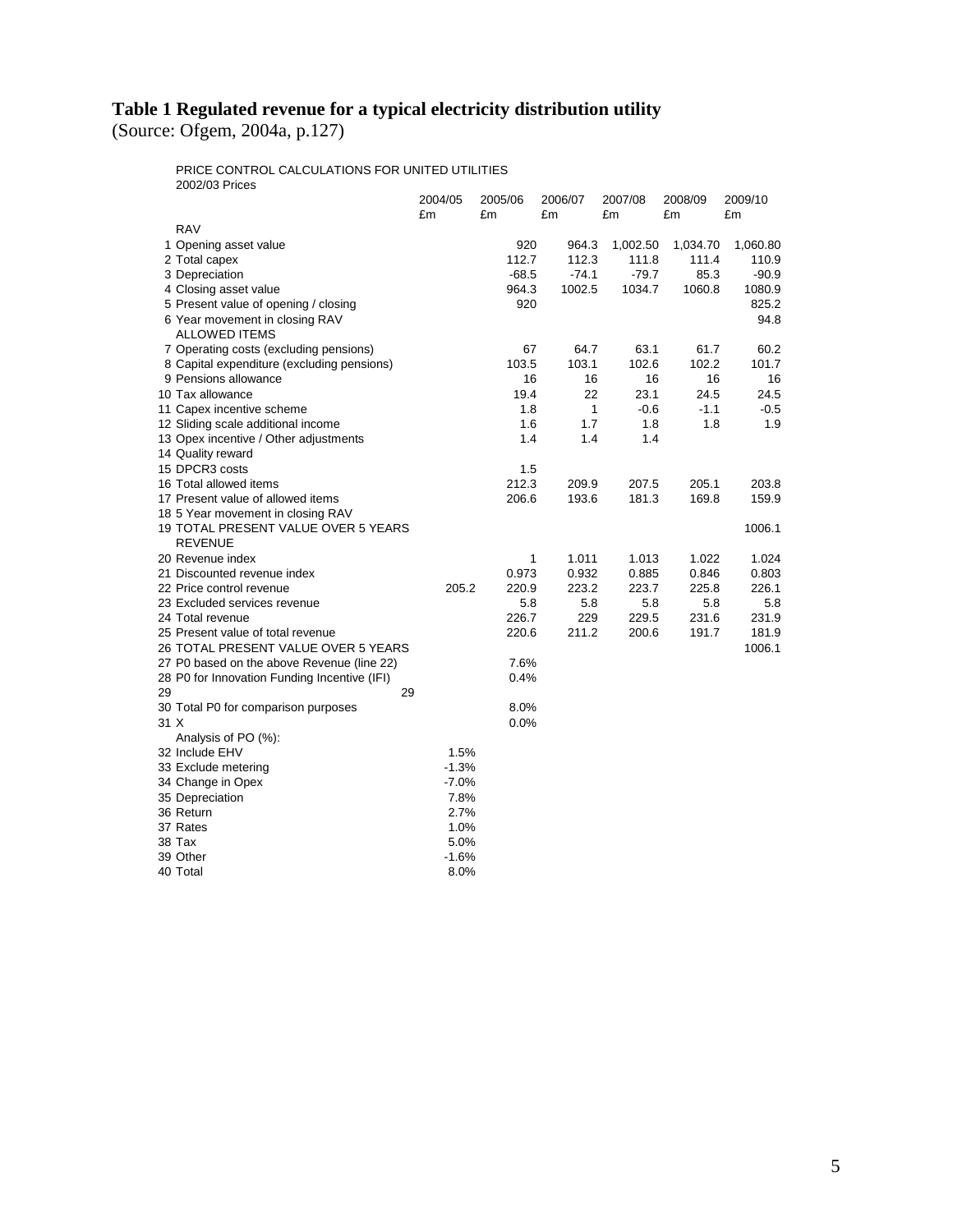## **Table 2: Regulated Revenue for National Grid Electricity**

(Source: Ofgem, 2006a, p.95)

| Licensee = NGET TO                        | 2006/07 | 2007/08  | 2008/09  | 2009/10  | 2010/11  | 2011/12  |
|-------------------------------------------|---------|----------|----------|----------|----------|----------|
|                                           | £m      | £m       | £m       | £m       | £m       | £m       |
| Regulatory Asset Value (RAV)              |         |          |          |          |          |          |
| Opening asset value                       |         | 5,415.6  | 5,634.2  | 5,761.3  | 5,931.6  | 6,187.4  |
| 2 Total capital expenditure               |         | 601.3    | 524.9    | 581.1    | 655.6    | 677.9    |
| 3 Depreciation                            |         | $-382.7$ | $-397.8$ | $-410.9$ | $-399.8$ | $-416.1$ |
| Closing asset value                       |         | 5,634.2  | 5,761.3  | 5,931.6  | 6,187.4  | 6,449.2  |
| 5 Present value of opening/closing RAV    |         | 5,415.6  |          |          |          | 5,041.1  |
| 6.5 year movement in PV of RAV            |         |          |          |          |          | 374.5    |
| <b>Allowed items</b>                      |         |          |          |          |          |          |
| 7 Operating costs (excluding pensions)    |         | 266.0    | 259.7    | 254.3    | 254.0    | 254.9    |
| 8 Capital expenditure                     |         | 601.3    | 524.9    | 581.1    | 655.6    | 677.9    |
| 9 Pensions allowance                      |         | 38.5     | 37.8     | 37.4     | 37.3     | 36.9     |
| 10 Tax allowance                          |         | 101.1    | 105.6    | 110.4    | 110.2    | 108.1    |
| 11 Total of allowed items                 |         | 1,006.9  | 928.1    | 983.2    | 1,057.1  | 1,077.7  |
| 12 Present value of allowed items         |         | 982.4    | 861.9    | 869.3    | 889.7    | 863.4    |
| 13 5 year movement in PV of RAV           |         |          |          |          |          | 374.5    |
| 14 Total present value over 5 years       |         |          |          |          |          | 4,841.3  |
| Revenue                                   |         |          |          |          |          |          |
| 15 Revenue index                          |         | 1.000    | 1.020    | 1.040    | 1.061    | 1.082    |
| 16 Discounted revenue index               |         | 0.976    | 0.947    | 0.920    | 0.893    | 0.867    |
| 17 Base price control revenue             | 924.9   | 985.5    | 1,005.2  | 1,025.3  | 1,045.8  | 1,066.7  |
| 18 Excluded service revenue               | 58.2    | 58.4     | 64.3     | 71.9     | 75.8     | 76.1     |
| 19 Total TO revenues                      | 983.1   | 1,043.9  | 1,069.5  | 1,097.2  | 1,121.6  | 1,142.8  |
| 20 Present value of total revenue         |         | 1,018.5  | 993.3    | 970.0    | 943.9    | 915.6    |
| 21 Total present value over 5 years       |         |          |          |          |          | 4,841.3  |
|                                           |         |          |          |          |          |          |
| 22 IFI revenue forecast                   |         | 3.9      | 4.0      | 4.1      | 4.2      | 4.3      |
| 23 Price control extension reconciliation |         | 0.7      | 0.0      | 0.0      | 0.0      | 0.0      |
| 24 Total price control revenue            |         | 1,048.5  | 1,073.5  | 1,101.3  | 1,125.8  | 1,147.1  |

All aslege are for in 2004/05 terms

Higher volumes of renewables embedded within distribution networks (load related microgeneration and smaller scale projects) and directly connected to transmission networks is already impacting on economic regulation of networks. The distribution price control identified a total capital expenditure requirement from 2005-2010 of £5.7bn (an increase of 48% over the previous review period). This during a period when the total renewables share on the system was only expected to grow by around 5% of total electrical energy. The growth of capital expenditure in electricity transmission is expected to be more substantial growing by 125% over the previous price control period to £3.8bn over 2007-2012 (Ofgem, 2006a, p.9). The review also allows for adjustment mechanisms which allow for more (or less) capital investment should connected generation capacity be greater than the base line forecast (Ofgem, 2006a, b). In addition to this investment, an interim review had already allocated an additional £500m of investment specifically to allow for extra renewable generation on the system (Ofgem, 2004c). These are significant sums of money and include only the beginnings of increased network investments to support large percentages of renewables on the system. Future reviews, as our opening discussion makes clear, seem destined to involve much bigger increases on the 2005 figures. Clearly incentivising least cost network support for renewables is a major issue. As is coping with the uncertainty in the development of network requirements in the face of different electricity futures (see Elders et al. (2006) and Elders et al., this volume).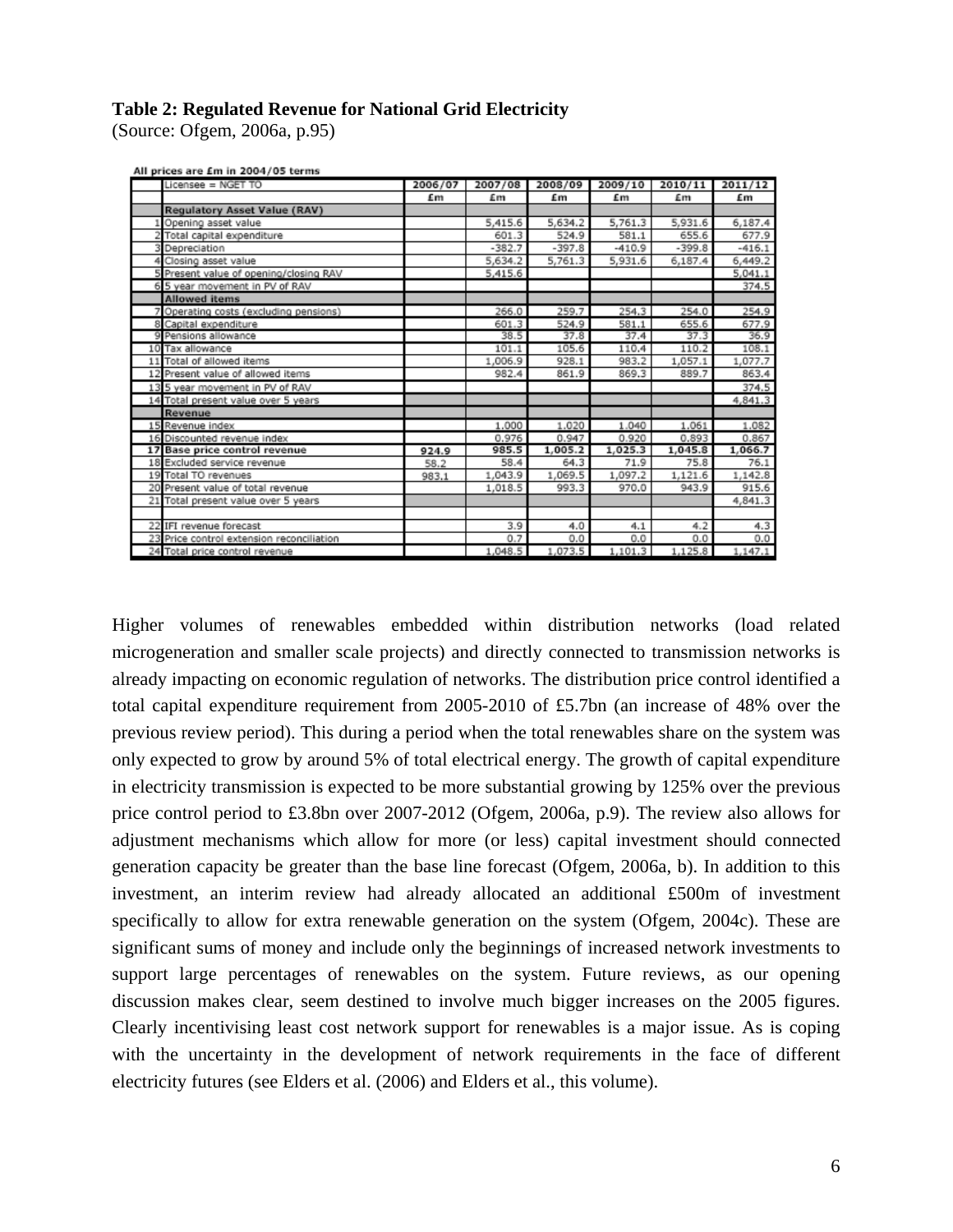Minimising the cost of network expansion and upgrade is a major issue for the regulators. The distribution price control review introduced a sliding scale system for capital investment incentives. The incentives are outlined in Table 3. PB Power were the engineering consultants who reviewed the companies capital expenditure plans. The higher the ratio of company base expenditure selected to PB Power's assessment the weaker the incentive if the company actually delivered its investment below budget. Thus a company that selected as its base allowed revenue the lowest ratio of its cost to PB Power's estimate could keep 40% of any under-spend while the company that selected the highest ratio could only keep 20% of any under-spend. Thus a company who estimated that it needed to spend £140m when PB Power estimated only £100m was required would have a base target of £115m. If it actually achieved £100m it would receive  $£100m$  plus an incentive payment of £0.6m. By contrast a company that said it needed £100m against PB Power's £100m and then actually achieved £100m would receive a £100m plus an incentive payment of £4.5m. This is a menu of contracts approach<sup>[3](#page-7-0)</sup> to regulation which encourages companies to more correctly reveal the true estimated cost of capital investments. The transmission price control review has just implemented that a similar scheme for its 2007- 2012 control period (Ofgem, 2006a, pp.96-106).

| DNO:PB Power Ratiol       | 100     | 105    | 110    | 115    | 120    | 125       | 130       | 135       | 140         |
|---------------------------|---------|--------|--------|--------|--------|-----------|-----------|-----------|-------------|
| Efficiency Incentive      | 40%     | 38%    | 35%    | 33%    | 30%    | 28%       | 25%       | 23%       | 20%         |
| Additional income         | 2.5     | 2.1    | 1.6    | 1.1    | 0.6    | $-0.1$    | $-0.8$    | $-1.6$    | -2.4        |
| as pre-tax rate of return | 0.200%  | 0.168% | 0.130% | 0.090% | 0.046% | $-0.004%$ | $-0.062%$ | $-0.124%$ | -0.192%     |
|                           |         |        |        |        |        |           |           |           |             |
| Rewards & Penalties       |         |        |        |        |        |           |           |           |             |
| Allowed expenditure       | 105     | 106.25 | 107.5  | 108.75 | 110    | 111.25    | 112.5     | 113.75    | 115         |
| Actual Exp                |         |        |        |        |        |           |           |           |             |
| 70                        | 16.5    | 15.7   | 14.8   | 13.7   | 12.6   | 11.3      | 9.9       | 8.3       | 6.6         |
| 80                        | 12.5    | 11.9   | 11.3   | 10.5   | 9.6    | 8.5       | 7.4       | 6.0       | 4.6         |
| 90                        | 8.5     | 8.2    | 7.8    | 7.2    | 6.6    | 5.8       | 4.9       | 3.8       | 2.6         |
| 100                       | 4.5     | 4.4    | 4.3    | 4.0    | 3.6    | 3.0       | 2.4       | 1.5       | 0.6         |
| 105                       | 2.5     | 2.6    | 2.5    | 2.3    | 2.1    | 1.7       | 1.1       | 0.4       | $-0.4$      |
| 110                       | 0.5     | 0.7    | 0.8    | 0.7    | 0.6    | 0.3       | $-0.1$    | $-0.7$    | $-1.4$      |
| 115                       | $-1.5$  | $-1.2$ | $-1.0$ | -0.9   | -0.9   | $-1.1$    | $-1.4$    | $-1.8$    | -2.4        |
| 120                       | $-3.5$  | $-3.1$ | $-2.7$ | -2.5   | $-2.4$ | $-2.5$    | -2.6      | $-3.0$    | $-3.4$      |
| 125                       | $-5.5$  | -4.9   | -4.5   | -4.2   | $-3.9$ | $-3.8$    | $-3.9$    | $-4.1$    | $-4.4$      |
| 130                       | -7.5    | $-6.8$ | $-6.2$ | -5.8   | $-5.4$ | -5.2      | $-5.1$    | $-5.2$    | $-5.4$      |
| 135                       | $-9.5$  | -8.7   | $-8.0$ | -7.4   | -6.9   | -6.6      | -6.4      | $-6.3$    | -6.4        |
| 140                       | $-11.5$ | $-105$ | -97    | -9 N   | -8 4   | -8 N      | -76       | $-75$     | $-7\Lambda$ |

#### **Table 3: Distribution price control capital expenditure incentive scheme**  Source: Ofgem (2004a, p.87)

## **3. The regulation of congestion, losses, quality of supply, visual amenity and noise**

Other aspects of economic regulation are also important as we will discuss below.

<u>.</u>

<span id="page-7-0"></span> $3$  See Baron (1989).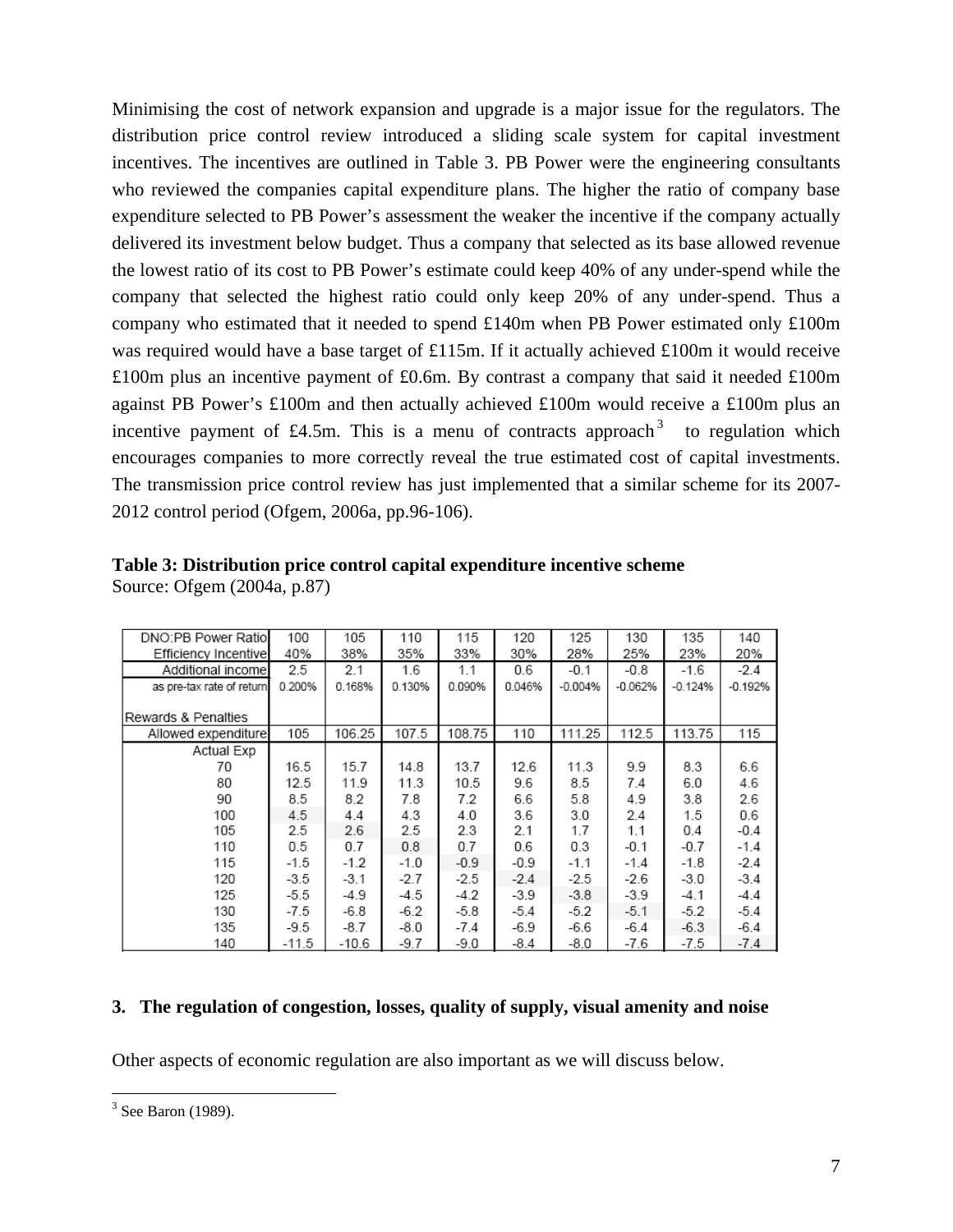Transmission costs have two components: fixed and variable. The fixed component relates to the cost of the existing capacity of the grid. As most of the cost of the grid relates to sunk investments, the charges for access to it are also fixed and usually they are per capacity (i.e. per kW). In the UK, they are termed Transmission (or Distribution) Network Use of System charges. If a new generator wants to connect, then it has to pay additionally a one-off connection charge which covers the cost of equipment used to connect the generator to the grid.

Actual transmission and distribution charges vary somewhat by location, load and type. They are paid by generators and suppliers. For suppliers, they are usually based on the MW load of the user during the system peak demand (so called triad charges), For generators, they are based on the declared net capacity of a plant. Distribution (DNUoS) charges vary by company area, while there are up to 21 transmission charging zones (different for demand and generation) in Great Britain. The Transmission Network Use of System (TNUoS) charges are levied per kW of capacity according to the imposed value to the system of generation/demand in those areas. Figure 2 shows the generation zones and charges in 2005/6. These charges reflect the marginal increase in network flows caused by an increase of generation/demand at a particular node by 1 MW. They are expressed in MW\*km, i.e. they reflect the increase in a flow on a line multiplied by the length of the line. The marginal MW\*km increases are multiplied by a notional cost of a particular line (the so-called expansion constant different for different types of lines and rated voltages) and summed over all the lines. Due to the predominant north-south flows in GB, generation in the South East receives a rebate, as it causes counterflows, i.e. the calculated marginal flows tend to be against the actual network flows. For example a typical 1 GW plant located in zone 21 (Peninsula) would receive a rebate of £8 million a year. On the other hand generation in the North and Scotland pays extra (see National Grid, 2006, p.4) as the calculated marginal flows reinforce the actual network flows. Thus a similar 1 GW power plant located in zone 2 (North Scotland) would have to pay £21 million a year. The supplier charges are designed such that there are no negative charges for suppliers (demand) as that would create perverse incentives to increase demand during system peak (triad charges).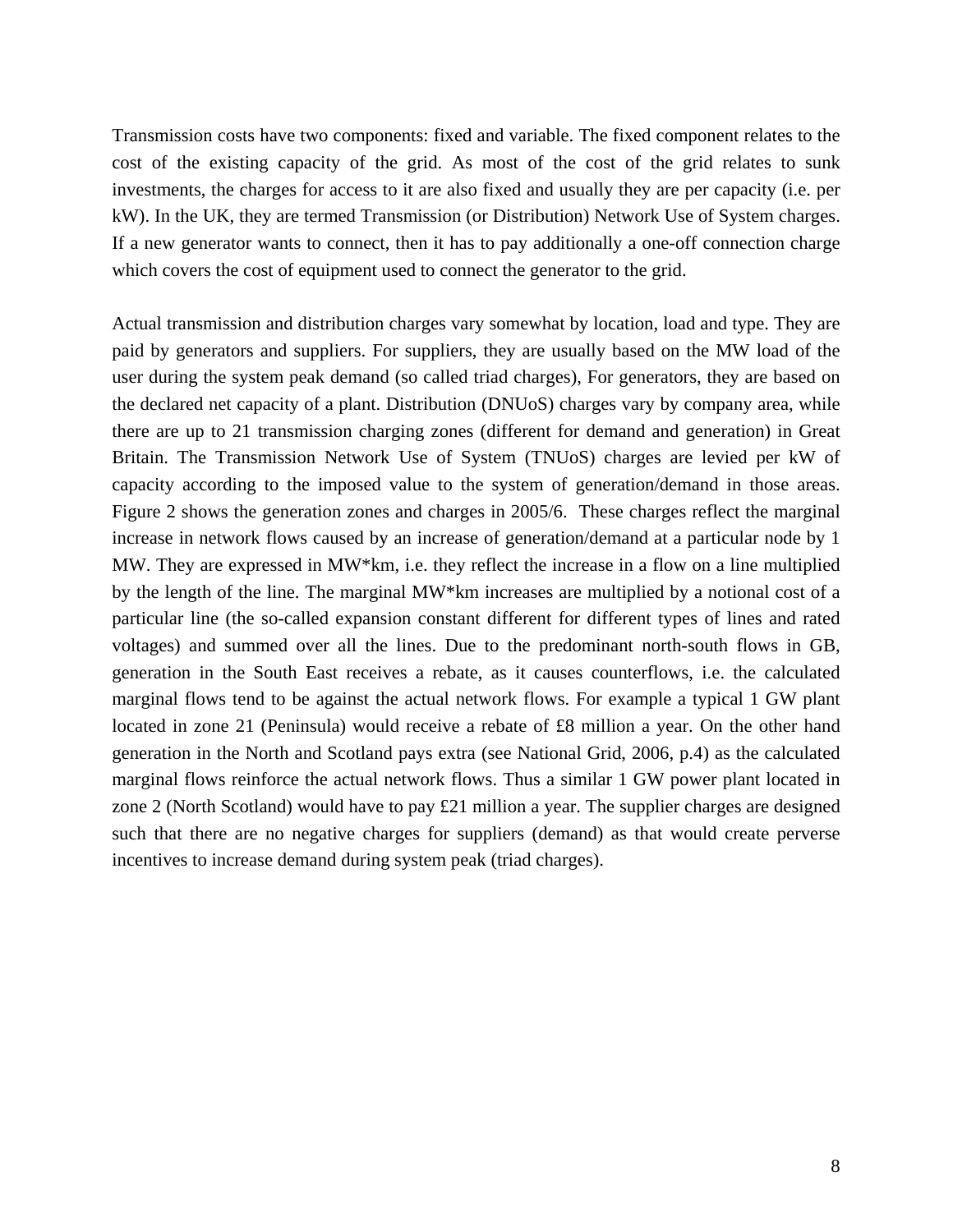

Figure 2: Transmission Network Use of System (TNUoS) zones and charges in GB in 2005/6. Note: zone numbers are circled, TNUoS charges in £/kW are the non-circled numbers. Source: National Grid (2005) *The Statement of Use of System Charges Effective from 01 April 2005*, London: National Grid

It is recognised that high TNUoS charges could have a detrimental effect on renewable development in North of Scotland, where a considerable renewable resource (wind and marine)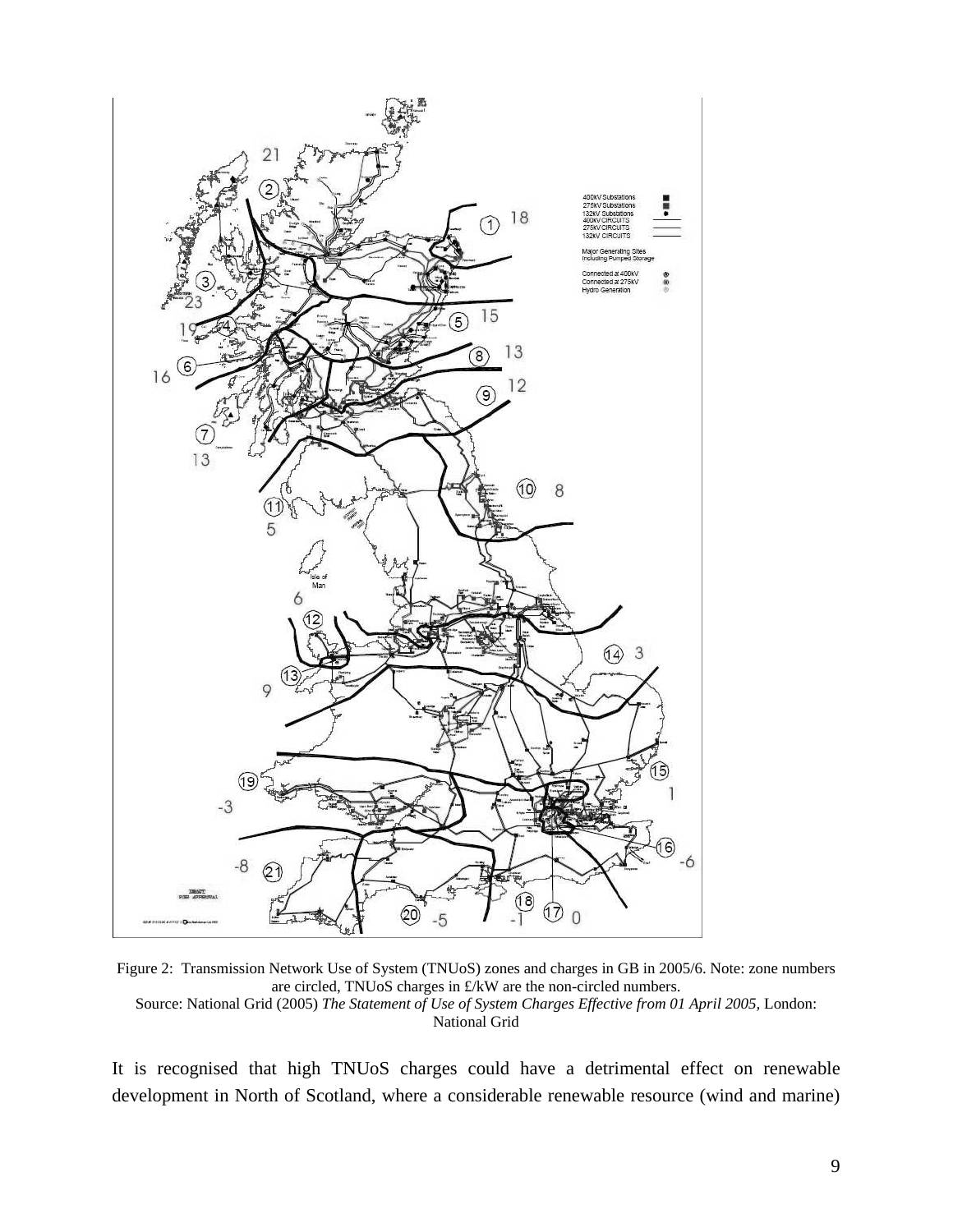is located (see chapters by Jamasb, Maratou et al. and by Cust et al.). Consequently there are proposals (in mid 2006) for for the Secretary of State to apply a dispensation in TNUoS charges 'in a single area of high renewable energy potential' for up to ten years. Such dispensation is undesirable in that it may encourage the location of generation in Scotland which imposes inefficiently high costs on the system as a whole. However the subsequent analysis performed for the Department of Trade and Industry (Bialek et al, 2006) showed that introduction of a dispensation would not have a significant effect on reaching the Government's 2010 target. The main reason for that is that any shortfall in meeting the target would be mitigated by an increase in Renewable Obligation Certificate (ROC) price. Moreover, North of Scotland enjoys a competitive advantage (even after inclusion of comparatively high TNUoS charges) over any other renewable technology with a significant remaining resource. At the time of writing (2006) no dispensation from high TNUoS charges has been applied.

Distribution charging follows a different pattern. Until recently, a renewable generator wishing to connect had to pay the 'deep connection' charge, i.e. the full cost of the necessary distribution network reinforcement. From 1 April 2005, a new electricity distribution charging framework came into force in the UK featuring a common connection charging boundary for demand and generation, the replacement of deep connection charging with a 'shallowish' charge, and the introduction of generator distribution use of system tariffs (GDUoS) to supplement the costs that are not being able to be recovered due to removal of the deep connection charge. The second party connecting to the distribution network within the first five years has to pay a proportion of reinforcement cost. Ofgem is currently (2006) working on further development of GDUoS charges. [4](#page-10-0) The objectives are cost-reflectivity, facilitation of competition, predictability, simplicity and transparency. There are obvious tensions between some of these principles.

The variable transmission costs are the cost of transmission losses and congestion costs. Congestion costs are incurred when there is not enough transmission capacity in the system. In the UK, congestion usually occurs on the interconnector between Scotland and England. If that happens, the System Operator (National Grid) has to constrain-off a cheaper generation in Scotland and to constrain-on a more expensive generation in England. Congestion costs are currently recovered uniformly, i.e. non-locationally, from all the generators through Balancing Services Use of System (BSUoS) charges. BSUoS are uniform, i.e. everyone pays the same per MWh. TNUoS charges are not directly related to congestion although, as expected, there is correlation between the two due to North-south pattern of flows The reason for uniform, rather than more complicated locational charging for congestion (such as the nodal pricing, practiced in

<span id="page-10-0"></span> 4 See <http://www.ofgem.gov.uk/ofgem/work/index.jsp?section=/areasofwork/distributioncharges/edc2>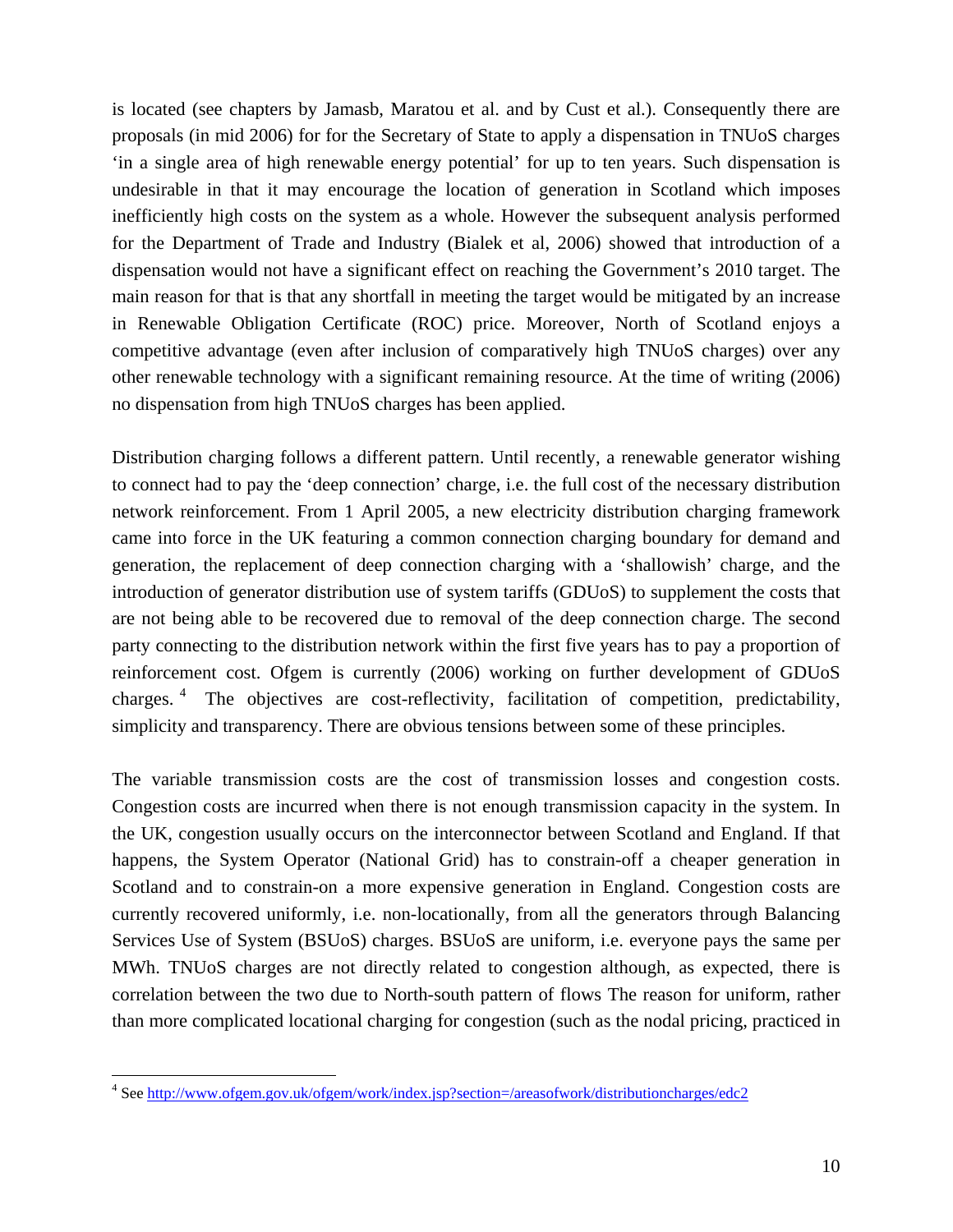the PJM market in the US) is that congestion costs are currently relatively small and would not warrant an expensive set up and run pricing mechanism.

Power losses are proportionally to approximately square of a power flow in a line. Distribution losses consume about 6% of energy produced while transmission losses consume about 2% (Ofgem website). There are additional incentive schemes to reduce distribution network electrical losses through price review controls. In 2006 transmission losses are still paid for uniformly by all the users (generators and suppliers) despite numerous attempts to introduce locational charging for losses. Depending on the marginal generation connected to the system reducing these losses could reduce emissions more or less proportionately to the energy saved. Analysis of a recent proposal for locational (zonal) charging for losses has shown that the energy loss savings from the scheme would be small, in the range of a few percent of the losses incurred, while monetary transfers between generators and suppliers would be more than an order of magnitude higher (see Bialek et al, 2004). If marginal charging for transmission losses was introduced, generators in the north and suppliers in the south would pay more while generators in the south and suppliers in the north would pay less for transmission losses. Some generators in the south would even receive a rebate. Thus the overall pattern of charges would be to some extent similar to TNUoS charges.

There are also incentives to improve network reliability in transmission and to reduce customer interruptions and minutes lost in distribution. In distribution companies can be exposed to revenue adjustments of +/- 2% of review for over / under performance against targets on reliability and quality of supply (see Giannakis et al., 2005). There are also visual amenity and noise impacts of transformer substations and of overhead wires (see Ofgem, 2006).

Ofgem has recently experimented with willingness to pay surveys to establish whether companies should be allowed to recover more revenue in order to reduce the local environmental impact of electricity assets. More renewables create local amenity impacts within the distribution network or create the need for greater transmission capacity requirements to support long distance power flows (particularly from Scotland to the South East). Household electricity meters currently form part of the regulatory asset base of distribution companies (though this was set to end in April 2007) and hence decisions about smart metering still need to be taken by Ofgem/NIAUR. Patrick and Hannah Devine Wright discuss this in their chapter.

## **4. Improvements to the current system of economic regulation**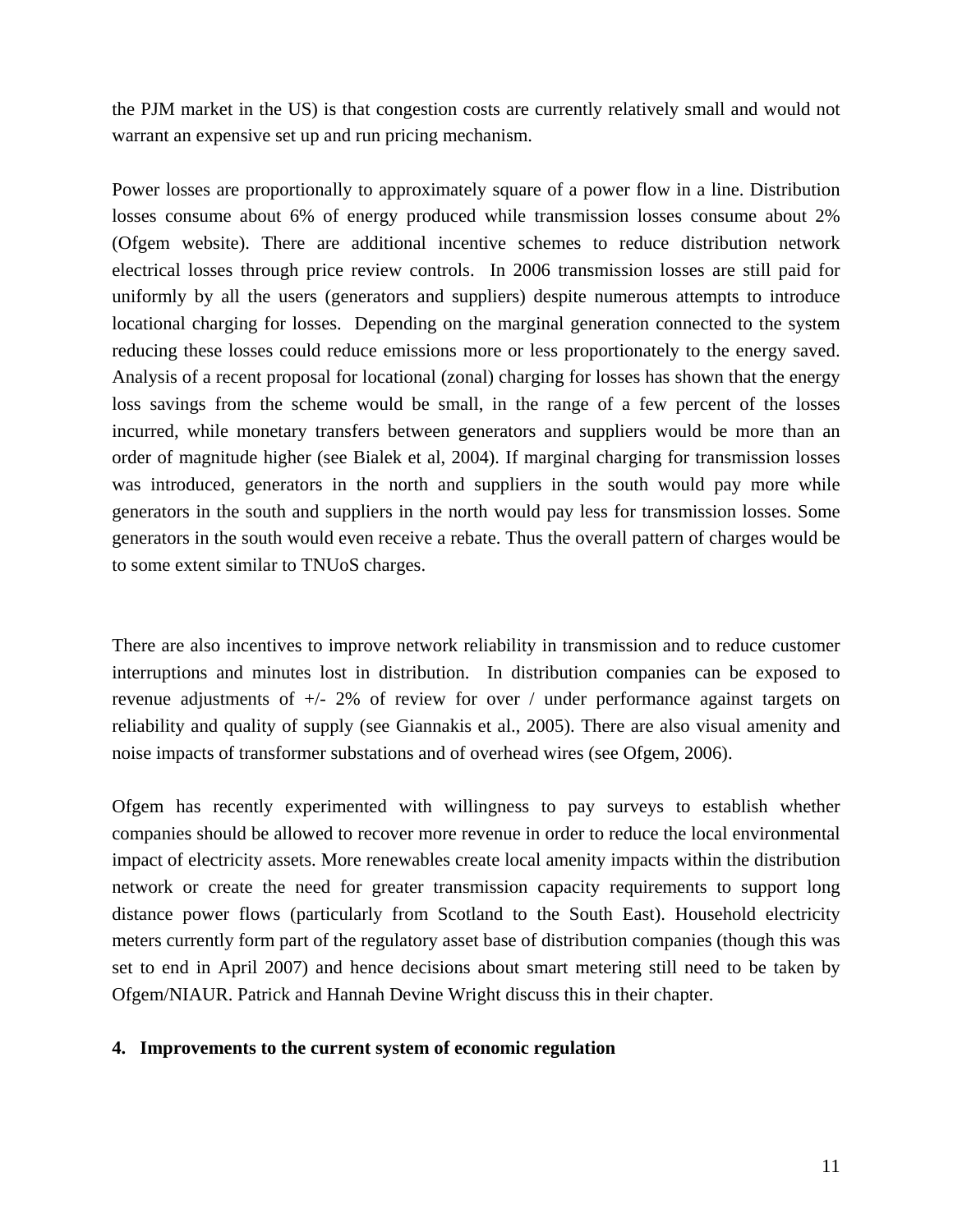A key challenge for network regulation is that incentivising efficient investment in situations of uncertainty about the nature of demand growth is not very well understood. Network charges have fallen in real terms substantially since privatisation (by around 50% in distribution and 30%) in transmission per unit of electricity). This has been the result of the strong incentive properties of the RPI-X system of regulation combined with pressure to reduce costs and prices via significantly positive values of X. However network charges are now beginning to be driven by investment requirements. Over 2005-2010 continuing operating efficiency improvements did not fully cancel out the requirement for higher investment in electricity distribution while the transmission review for 2007-2012 also involves significant price rises due to the substantial rise in capital investment. This has already led to calls for the system of regulation to reviewed and reformed (see Pollitt, 2005). As the rest of this book suggests there are ways that we can incentivise efficient investment in low carbon generation which do provide incentives for this to be added at least cost. However network investment in the UK is still largely driven by a central planning type of system.

The requirement for large and increasing amounts of regulated investment in networks driven by uncertain renewables requires regulators to consider carefully the design of economic regulation and whether the current system is fit for purpose.

We want to suggest five areas which Ofgem needs to consider in future. First, the current approach to RPI-X regulation needs to be updated. Second, the regulation of new investment needs to draw on emerging ideas for 'constructive' user engagement from other regulated sectors and other countries and incorporating more use of competitive tendering of network investments. Third, the issue of locational pricing signals both in transmission and distribution charges drawing on nodal pricing concepts in use in the PJM market in the US is examined. Fourth, unbundling of networks from retailing - as has happened in transmission - could be extended to distribution. Fifth, innovation in networks needs to be encouraged as is beginning to happen in distribution with the introduction of the Innovation Funding Incentive (IFI) and is proposed for transmission.

## **4.1 Overhaul of RPI-X**

The current system of price reviews makes a clear separation of the analysis of operating and capital efficiency. This made sense when companies had very similar mixes of capital and operating efficiency or where separability of capital and operating expenditure can be assumed. However, it has always been methodologically suspect (see Pollitt, 2005). In addition loss incentive reduction schemes and quality of supply incentive schemes have been added on to the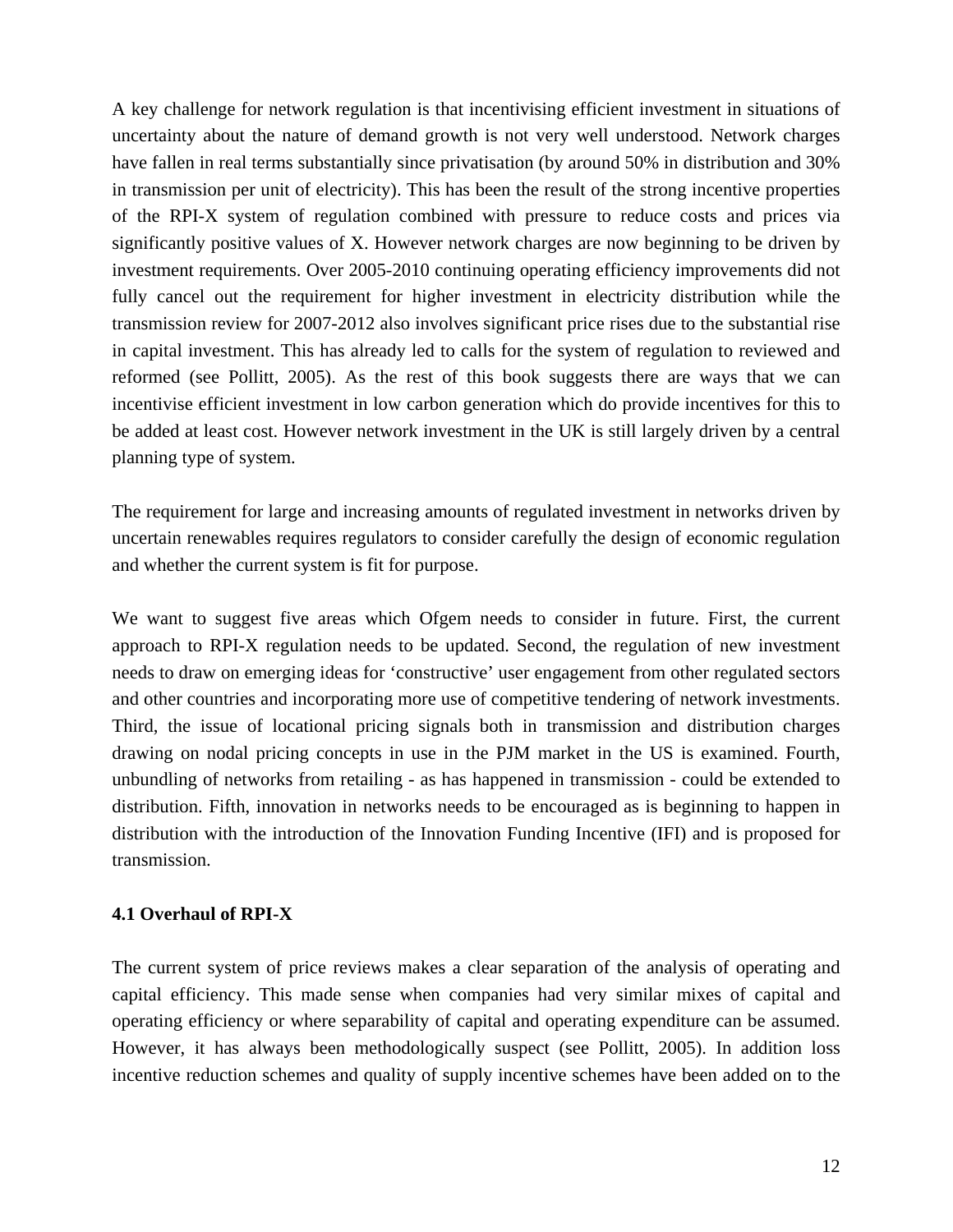basic analysis of cost efficiency rather than incorporated in it. As Giannakis et al. (2005) have shown this can lead to perverse results for operating efficiency analysis.

Rapid divergence in technology and investment between distribution company regions, caused by the increase of renewables, makes the current approaches to economic regulation increasingly open to challenge as they have little underlying theoretical validity. Operating and capital expenditure trade-offs need to be encouraged especially where extra operating expenditure can avoid large new capital investments and reduce total costs. Similarly projects which significantly reduce operating expenditure for modest increases in capital cost need to be properly encouraged.

There is also the issue of proper risk allocation between customers and companies. RPI-X has the effect of reducing some of the risks on the customer (such as cost risk) but its actual operation through submitted business plans and regular revisions shifts much investment risk on to the customer. Proper risk allocation should occur. More explicit risk sharing needs to be considered such as occurs in US performance based rate schemes (PBR) where companies share risk around a central target rate of return (see Joskow, 2005).

Other areas for attention are the length of the current review period. Longer review periods (7-10 years) would create a more stable environment for investment and innovation. Consideration should also be given to the ending of company specific X factors based on detailed comparison of own costs against other companies in a UK sample. This can lead to gaming between companies (Jamasb, Nillesen and Pollitt, 2004). A simpler 'yardstick' system based on average costs in the sector may yield better incentive properties and remains to be fully investigated (see Shleifer, 1985, and Pollitt, 2005). These changes would be particularly useful for determining the revenue related to past investment.

Both DNOs and National Grid have monopolies over the commissioning and operating of new distribution and transmission links. The system of regulation guarantees them a fair rate of return on approved investments delivered to budget. Merchant (or competitive) transmission for some major upgrades may be an option and the regulator should undertake a careful cost-benefit analysis of this if it is proposed. However most scenarios imagine that such entirely new and potentially competitive capacity is rare (see Elders et al., 2006). However it is possible that distinctly new links such as North-South DC cables could be proposed and built by third parties. Some links to Scottish Islands, the Netherlands and offshore generation may be built under this type of arrangement.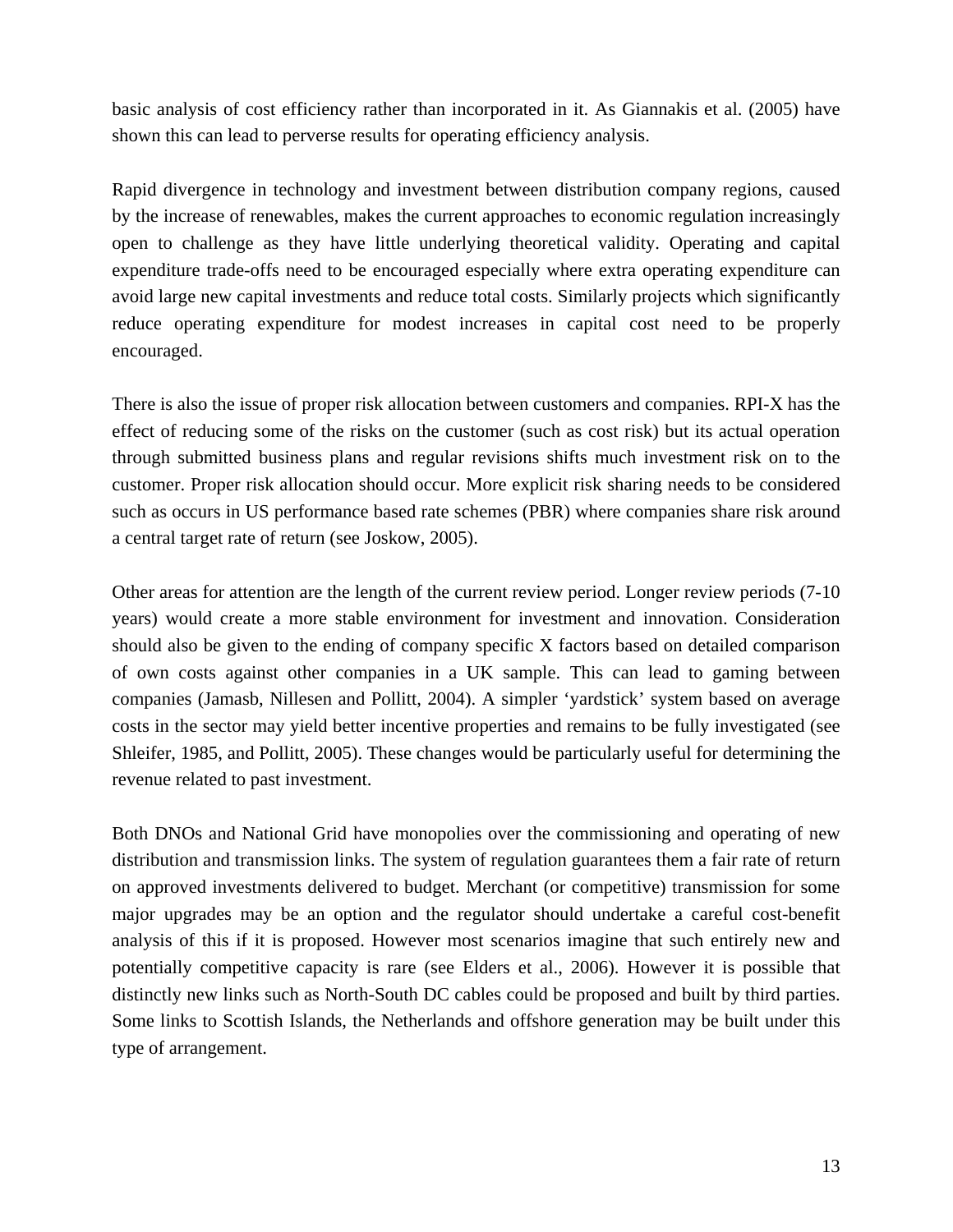#### **4.2 'Constructive Engagement'**

Regulated network investments occur because of the absence of a competitive market for network services. However there have been important developments in the creation of negotiated solutions to investments between buyers and sellers of network services. The most exciting development in the UK is that occurring in airport regulation. Airports exist in a rapidly expanding market, require substantial new investment and are subject to significant demand uncertainty. BAA owns and operates London's Heathrow, Gatwick and Stansted Airports. These airports are regulated by the Civil Aviation Authority (CAA) which recommend prices following price reviews to the Competition Commission. Following widespread criticism of the last price review the CAA is pursuing a new approach to deciding its recommended charges (see CAA, 2004). This involves the CAA chairing negotiations between BAA and the airline users at each of the three London Airports in order to negotiate a Price Control Business Plan (see CAA, 2005). This plan incorporates agreed investments to meet agreed growth targets and has the advantage of taking the regulator out of the process of deciding the appropriateness of investments. The CAA still has to approve the plan and continue to provide efficiency and other studies to inform the negotiations.

Such a plan to involve the users in determining how and when regulated investments should occur has been implemented for electricity transmission and sub-transmission in Argentina. Littlechild and Skerk (2004a, b) discuss the 'public contest method' for determining new transmission investments. This method involved users voting on new investment proposals. If 30% of the beneficiaries of an investment voted against it, it would not go ahead. If 30% of the beneficiaries voted in favour of a project and less than 30% against, it would be tendered and the cost shared out in proportion to the benefits (subject to a test that the system benefits exceeded the cost). Littlechild and Skerk find that this method was successfully adopted for a significant number of projects and that a controversial fourth transmission line into Buenos Aires was correctly delayed by this process. They also highlight that the compulsory competitive tendering of the project and the use of the winning tender price in subsequent adjustments to the regulatory asset base of the transmission company lead to multiple bidders and very competitive winning bids. Littlechild and Ponzano (2006) detail a related user engagement process in Buenos Aires province (the area around the city) which led to the successful negotiation of a 10-year transmission plan (to run from 1999) between the transmission company and more than local distribution companies. This paper strongly suggests the practicality of buyer-seller negotiations for the deciding of small investments (as part of larger package).

Given the small number of retailers, distributors and transmission companies in the UK such negotiated solutions to deciding transmission investments needs to be considered seriously. The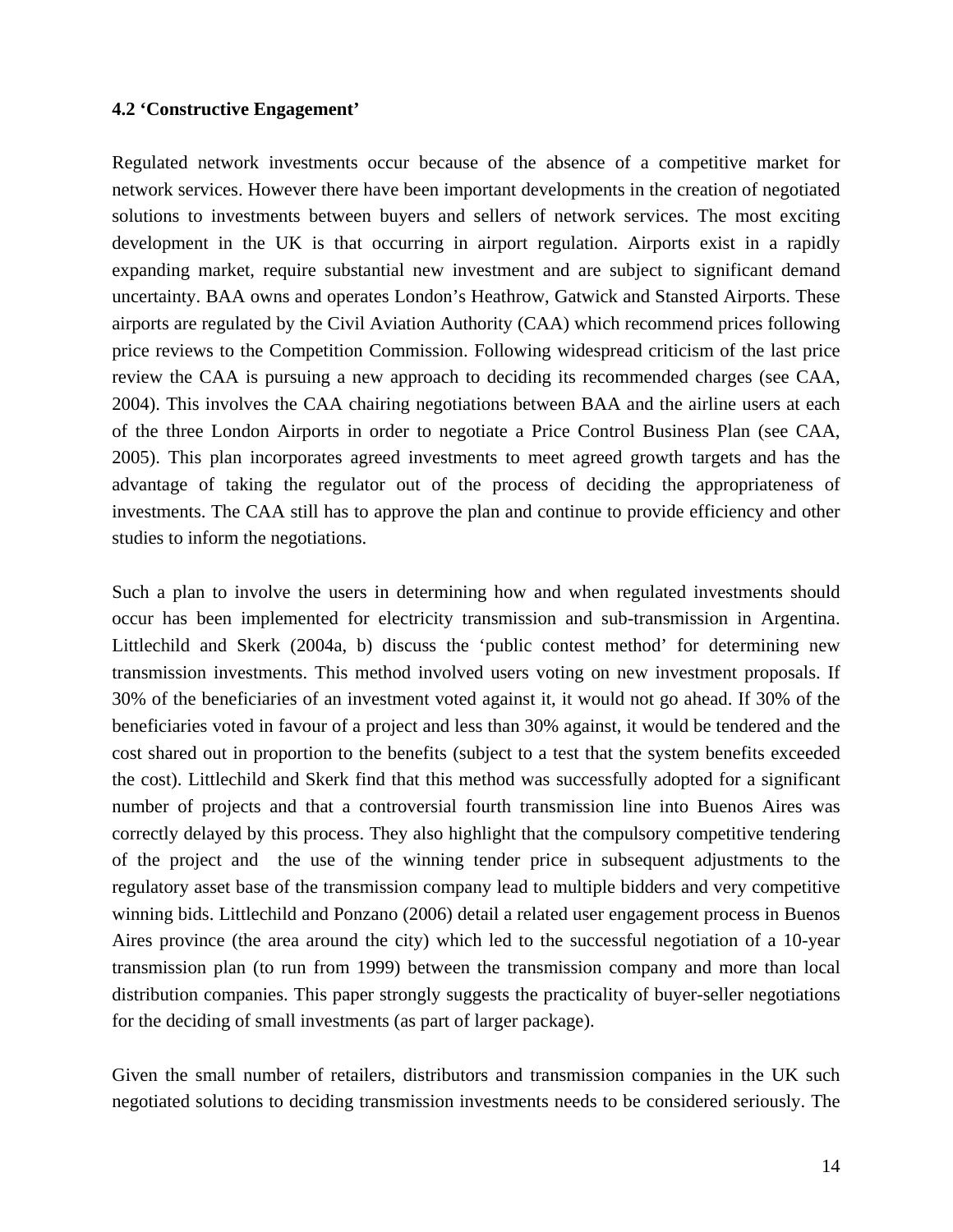UK needs to move away from central planning of such investments and the control of longer range planning of the system by National Grid (who effectively control it in Great Britain). Serious consideration needs to be given to the competitive tendering of transmission and large distribution investments wherever possible as this makes regulation easier. Both of these suggestions would greatly extend the role of the market in network investments.

#### **4.3 Locational Pricing**

Generation and load investments impose different costs according to where exactly they occur in the electricity system. Locational price signals received by generation and loads should reflect this. In the UK these locational signals are received through locationally differentiated transmission and distribution access charges. However, such signals can be provided via an independent system (or market) operator and be decoupled from charges imposed by transmission and distribution companies. The issue is whether there is sufficient geographical variation in the current charging systems to provide efficient market signals for the location of renewables and fossil micro-generation. In transmission there is a zonal system for TNUoS charges by kW (not kWh) with 21 zones in Great Britain. Within distribution networks there is currently no geographical differentiation of charges. A number of authors have argued for the superiority of a full nodal pricing system in the transmission system (e.g. Hogan, 1998). Under this system, widely referred to as Locational Marginal Pricing (LMP), charges for congestion and losses (as opposed to for capacity) are embedded within energy prices (per kWh) that vary at every significant node in the system. As noted above no such charging exists in the UK. The best example of this in practice is the Pennsylvania-New Jersey-Maryland (PJM) market in the US (now expanded to cover several other states). This market is the largest interconnected wholesale market in the world with around 164 GW of capacity by mid-2005. There are 3000+ nodes in the system. These provide clear signals for new connection and avoid the averaging problem which exists in a zonal system. In PJM energy prices are recalculated every 5 minutes from bids supplied by generators/suppliers. Nodal price differentials recover around 20% of the costs of transmission within PJM. Implementing a full PJM type system would be very expensive and disruptive to the current system; however a centrally administered system of LMP could be administered by the system operator (National Grid) who could calculate nodal energy prices from bids submitted to the current Balancing Market.

The current UK system of limited zonal pricing involves averaging of capacity charges across zones and no locational variation in energy related charges. This may be important in the context of renewables where there are a number of sites where they can be built which may impose very different local power flows and require different pattern of system upgrades. Averaging was attractive in the early years of deregulation when there was a desire to improve competition and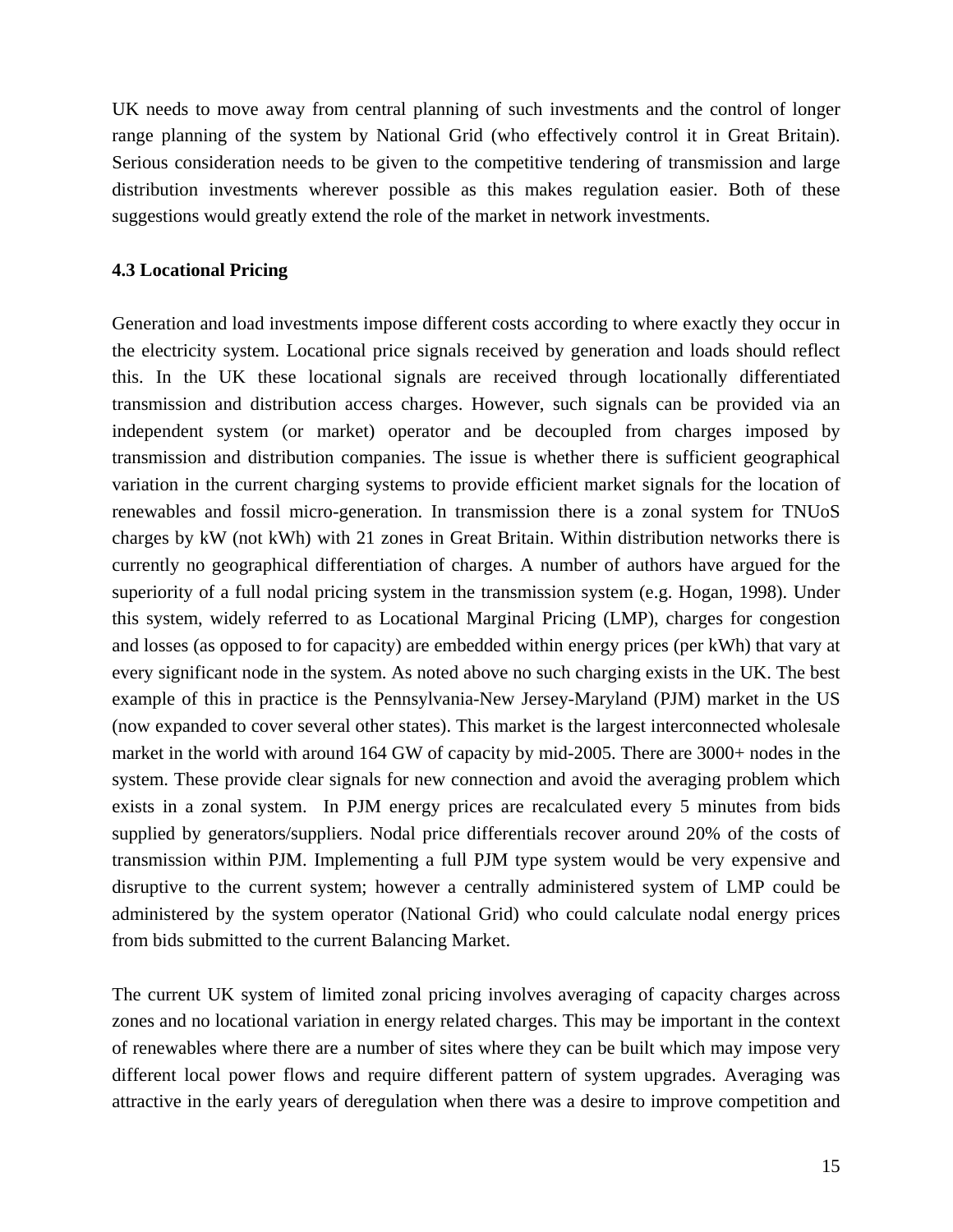liquidity in the wholesale energy market by having a single energy price across the country. However as energy markets build experience and market participants become better informed this argument loses force. In contrast to the current situation where nodal marginal transmission losses do not vary much around the network (Bialek et al, 2004), they may be higher in the future. In addition some evidence shows that nodal pricing may actually mitigate market power relative to a zonal system (see Green, 2004) by magnifying the local demand response and hence making it less profitable. Other significant markets are moving towards nodal pricing including the significant Texas market which is the closest in terms of overall liberalisation to the UK globally (see Adib and Zarnikau, 2006). New Zealand is another market with significant experience of successful nodal pricing (see Bertram, 2006).

LMP or nodal pricing requires a detailed model of the system that it is applied to, capable of calculating the real time locational prices. This model has to be commissioned and maintained by the system operator. It can be a non-trivial exercise and may have significant ongoing costs (high in PJM, low in New Zealand). Implementing such a system in the UK would require a major change and would be contentious. Any implementation scheme would need to be carefully evaluated. The UK currently enjoys a system which has low congestion costs relative to other systems (such as PJM). However, the most advanced electricity markets are moving in this direction and large changes to the power flows in the network, coupled with the significant costs of upgrading individual lines, may make nodal pricing a sensible option.

Locational pricing is well understood in the context of transmission. However in the context of distribution systems it may be just as important. Small-scale renewables connect directly to the distribution grid but may also be of more benefit or more cost in particular places. Jamasb et al. (2005) propose that the UK should implement a form of locationally differentiated pricing within distribution networks as this would properly signal the best places to build new capacity, especially at the ends of constrained distribution networks. It would be necessary to build detailed models to calculate location varying prices but the benefits would seem to outweigh the costs of doing this. At the level of distribution networks zonal differentiation of Distribution Use of System charges may be a reasonable initial step which captures much of the benefit of locational signalling. Locational pricing within the distribution network might (in the future) facilitate the efficient connection of micro-generation and incentivise the installation of smart meters and automatic appliance control and battery equipment at the household level.

More finely differentiated locational prices serve the additional purpose of giving clear information to the regulator and to the users of the system as to the value of new transmission and distribution capacity and form the basis of evaluating where lifting constraints would be worthwhile. They can also be used to collect some revenue which can be applied to finance new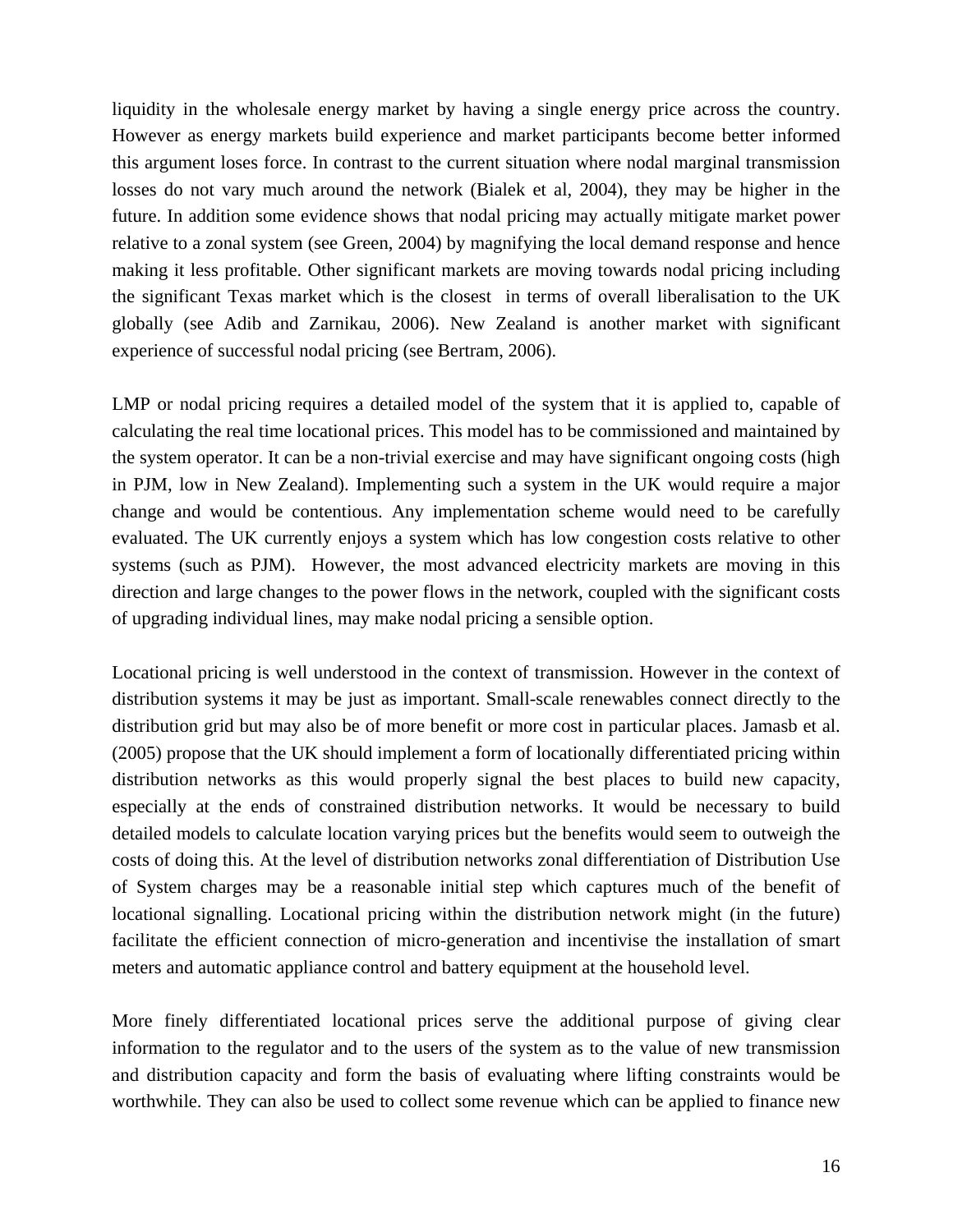investments. In the past large-scale generation investments, slow demand growth and more predictability in the development of the system over the next price control period made the lack of locational pricing signals a minor problem for the UK system. However, more disparate generation and demand growth makes getting locational signals right increasingly important. Any change would require careful cost-benefit analysis and attention would need to examine the relative costs and benefits of alternative systems, some of which might offer less accurate price signals but be cheaper to implement.

## **4.4 Ownership Unbundling**

 $\overline{a}$ 

England and Wales provided the world's best example of effective unbundling of electricity transmission from the rest of the electricity system (see Jamasb and Pollitt, 2005, for a discussion of this in a European context). The creation of a separately owned National Grid company responsible for transmission and unable to invest in other parts of the electricity sector facilitated the development of a competitive generation market. This development occurred free from the discriminatory access to transmission problems that has plagued other markets which did not follow the UK model (in particular Germany). The regulation of the National Grid was made easier because it was a separate company and its regulated charges came down substantially as efficiency improved (see Newbery and Pollitt, 1997).

The experience in Scotland was rather different. Scottish Power and Scottish Hydro-Electric were privatised as bundled companies consisting of generation, transmission, distribution and retail assets. In 1991 residential prices were lower in Scotland than in England and Wales but now they are higher. An important explanation of this appears to be the failure to separate out the transmission function into a separately owned company (see Pollitt, 1999). This problem was recognised with the recent creation of an all GB transmission system under the control of National Grid. Although Scottish Power and Scottish Hydro still own the transmission assets they are now independently operated by National Grid as the single GB wide system operator. The result of this change appears to have been a relative lowering of prices in Scotland.<sup>[5](#page-17-0)</sup>

The arguments for clear separation of transmission from the rest of the electricity system are based on the theory of vertical integration (see Tirole, 1988). Monopoly parts of the supply chain have an incentive to 'foreclose' on competitors by imposing unreasonable access conditions in related parts of the supply chain in favour of their own divisions in order to drive up margins in

<span id="page-17-0"></span><sup>&</sup>lt;sup>5</sup> Source: David Halldearn (Ofgem) speech on 'British Electricity Trading and Transmission Arrangements' June 15, 2006 available at <http://www.iet.tv/technology/power/index.html?page=4>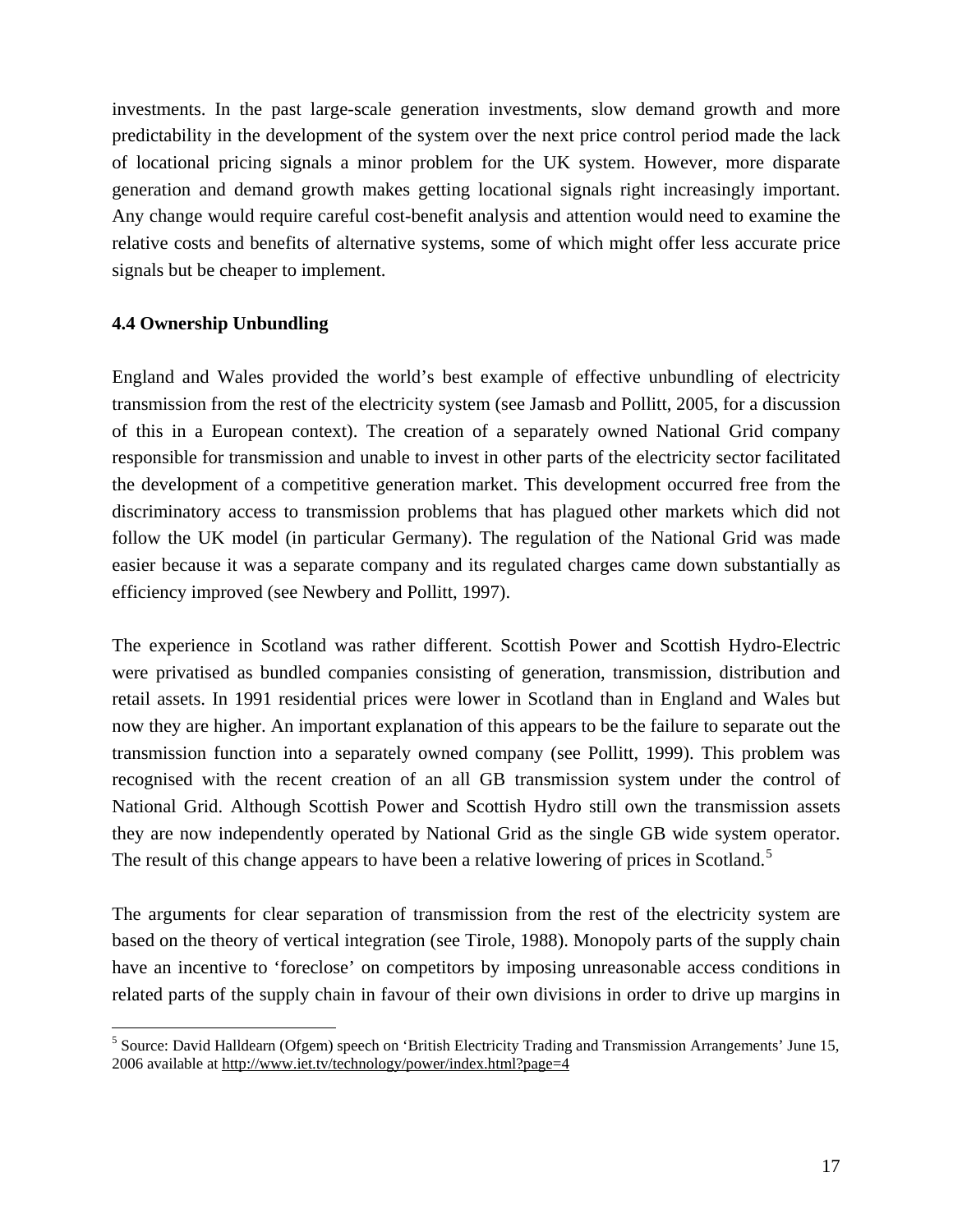the competitive parts of the business. This is practically possible in electricity transmission as a monopoly transmission company controls the connection and dispatch of individual plants, and can be done by increasing connection costs or imposing expensive rules for dispatch on competitors' power plants. Distribution systems in the UK have traditionally been less prone to such foreclosure because they are passive rather than active networks. Tough non-discriminatory regulation and an initial lack of own generation seems to have been effective in preventing the exercise of serious market power in either generation or supply foreclosure. However increases in embedded renewables mean that the distribution network is set to change to become more like a transmission network: actively managed two way power flows with the potential for own generation projects to be favoured over rivals' projects.

Such transmission and distribution convergence (particularly at higher voltage levels in the distribution system) may mean that consideration should be given to ownership unbundling between distribution and the rest of the electricity system (i.e. retail (supply) and generation). This would have the additional advantage of encouraging competition between on and off grid electricity supply as retailers would be separated completely from distribution owners and reduce the incentive to favour on-grid solutions. This was a scenario envisaged by Walt Patterson in his book *Transforming Electricity: The Coming Generation of Change* (1999). Such unbundling would eliminate the competitive advantage that DNOs currently have over other companies in locating distributed generation within their networks. One effect of such unbundling might be to increase the value of nodal pricing in distribution as small scale generation could not be added by the distribution company with superior grid information but only in response to clear nondiscriminatory price signals. Arguments in favour of this would be strengthened by evidence that retail competition might be promoted by the separation of retailers from distribution. The evidence for this is limited in the UK but it is the case that switching rates to non-former incumbents are highest in the regions where the former incumbent suppliers are not integrated with distribution (see Ofgem,  $2006c$  $2006c$  $2006c$ )<sup>6</sup>.

#### **4.5 Innovation and RD&D Expenditure**

 $\overline{a}$ 

The high level of investment expenditure in networks required to support large scale deployment of low carbon technologies suggests that there is scope for significant technological progress in network technologies. However RD&D expenditure continues to be very low in the UK electricity sector, suggesting limited scope for new innovation in the sector.

<span id="page-18-0"></span><sup>&</sup>lt;sup>6</sup> The five non-integrated regions - Swalec, SWEB, Northern, Norweb and Yorkshire - have a weighted average switching rate of 48.7% against 43.5% for the other 9 regions of GB in March 2006.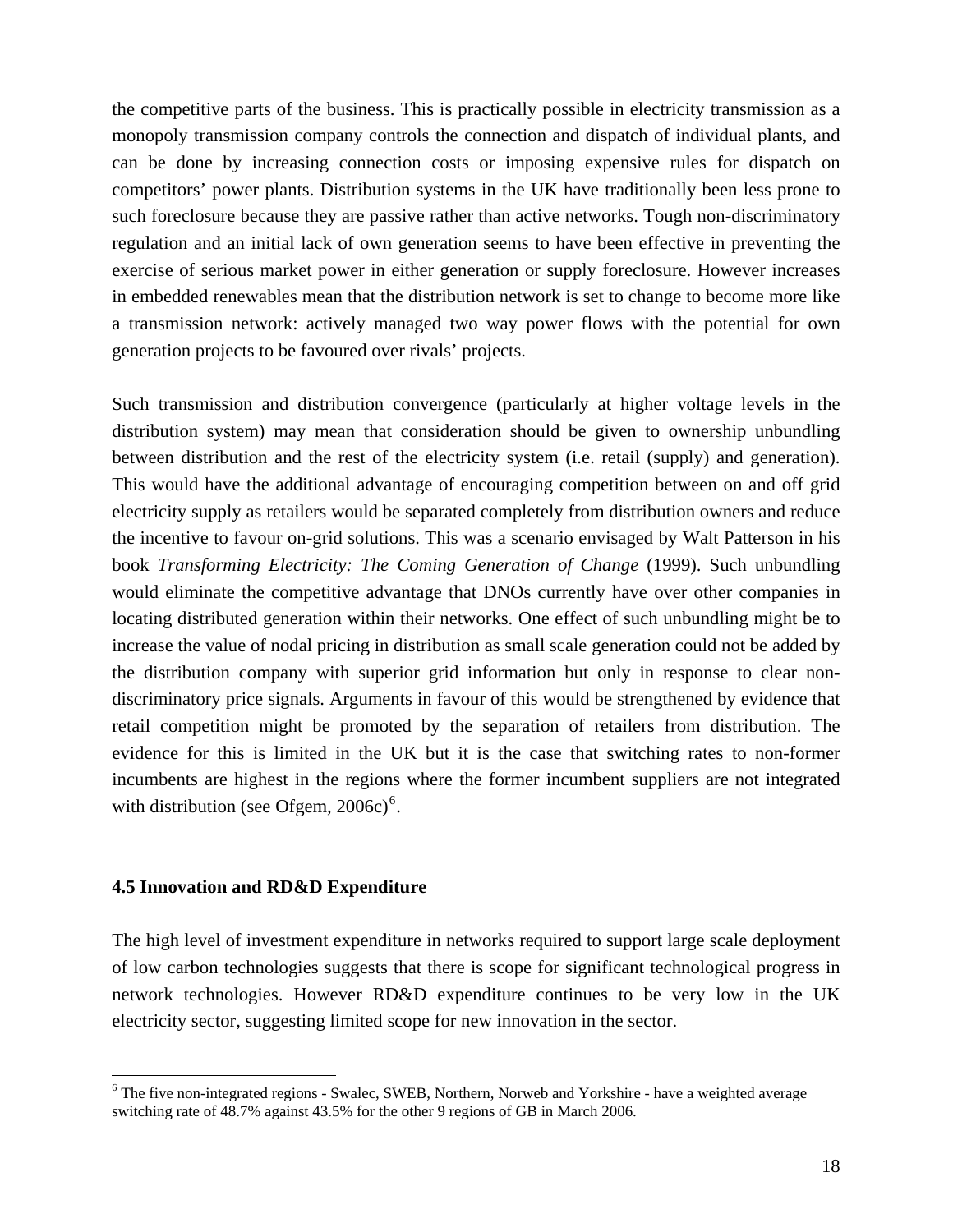Jamasb and Pollitt (2005) note the collapse in UK energy RD&D following the liberalisation of the electricity sector and this also the theme of chapter 3 of this volume. By 2004 the amount of money spent by UK network companies on RD&D was very small (less than £4m p.a. or less than 0.1% of revenue, see Ofgem, 2003, p.8). The public good aspect of RD&D is significant both in generation and in networks given the large number of distribution and transmission companies in the UK and globally. RD&D activity also lacks critical mass (with no company having any significant in house capability) and is not a strategic priority given the short term and regulated nature of expenditure and profitability.

Ofgem have recently explicitly recognised this with the introduction of an innovation funding incentive (IFI) (see Ofgem, 2004b). This scheme allows distributors to raise prices by up to 0.5% of revenue to fund research projects aimed at improving distribution network performance. The recent transmission price control review has extended this to transmission charges (Ofgem, 2006a, p.66-67). The sums of money involved are small (in total for distribution and transmission they would be less than £25m p.a.) but they may be significant in improving the rate of technical progress in UK networks at a time when capital expenditure is increasing significantly. Mott Macdonald BPI (2004) estimated benefits of the distribution IFI with a net present value of £386m on consumer expenditure of £57m.

## **5. Conclusions**

Electricity transmission and distribution networks are a significant part of the total cost of electricity supply in the UK. Large amounts of low carbon generation, particularly renewables, will necessitate increased and currently uncertain investment in electricity networks. This is already beginning to occur in the latest transmission and distribution price control reviews. Although the system of network regulation to 2006 has successfully delivered more investment with lower prices, it is not clear that the current system of regulation is fit for purpose in a low carbon electricity system.

The importance of electricity infrastructure investment is recognised in the Stern Review (Stern, 2007). The Review recognises that electricity infrastructure services 'would change… fundamentally' (p.257). with a significant increase in low carbon technologies – such as small scale distributed generation and CHP - in the electricity system. The Review calls on regulators to 'innovate in response to the challenge of integrating these technologies to exploit their potential, and unlock the resultant opportunities that arise from shifting the generation mix away from centralised sources.' (p.421). The Review is necessarily silent on the details of what such a response might consist of, however this chapter is an attempt to suggest some of the innovations in regulation that may be necessary.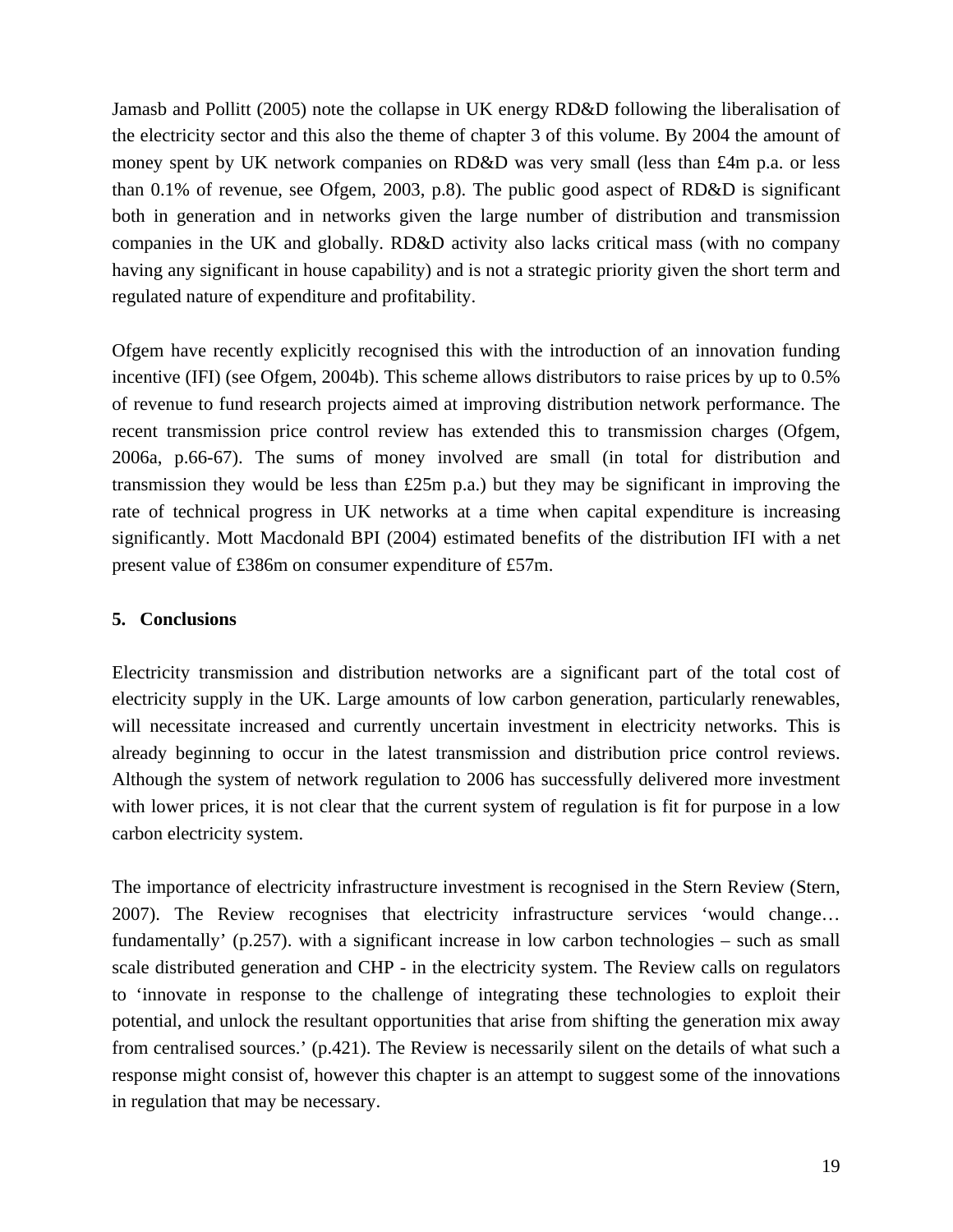We have recommended a review of the current practice of RPI-X setting. We suggest new thinking in the determination and regulation of required network investments, particularly the use of user engagement and competitive tendering. Consideration needs to be given to the locational signals inherent in current transmission and distribution pricing structures and whether these need to be changed. Ownership unbundling of distribution from the rest of electricity system is an issue whose time will come and more thought must be given to the funding of increased R+DD in networks given the increasing amounts of capital expenditure involved.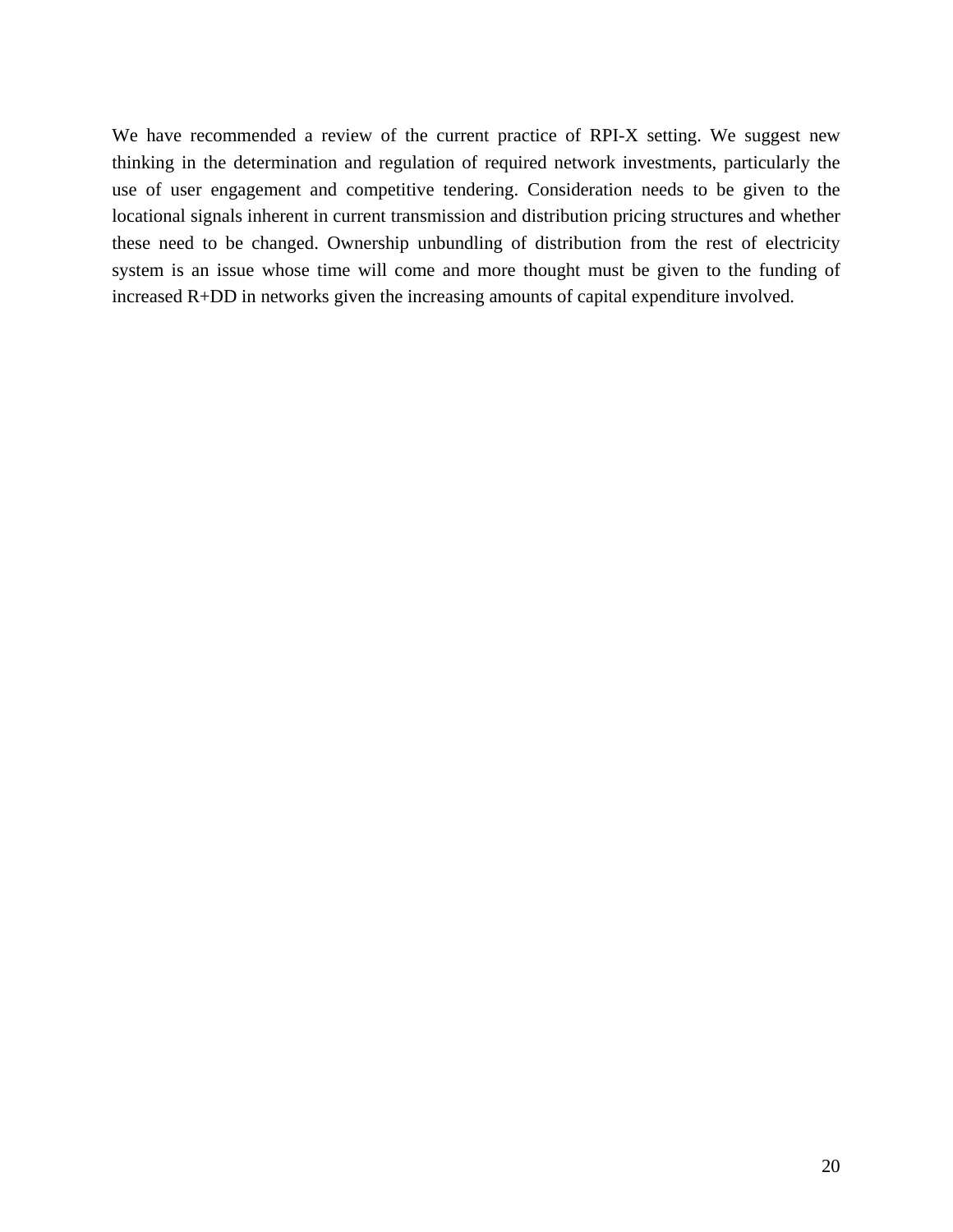#### **6. References**

- Adib, P. and Zarnikau, J. (2006), 'Texas: The Most Robust Competitive Market in North America', in F.P.Sioshansi and W.Pfaffenberger (eds.), *Electricity Market Reform: An International Perspective*, Oxford: Elsevier, pp.383-417.
- Baron, D.P. (1989), 'Design of regulatory mechanisms and institutions', Chapter 24 in Schmalensee, R. and R.D. Willig (eds.), *Handbook of Industrial Organization*, Amsterdam: North-Holland.
- Bialek, J., Hartley, M. and Topping, S., 'Average Zonal Transmission Losses", *IEE Power Engineer*, Oct./Nov. 2003, pp. 34-37
- Bialek, J.W., Zhou. Q., Bronsdon, C., Connor, G. (2006) *Impact of GB Transmission Charging on Renewable Electricity Generation*, The 8th IEE Intern. Conference on AC and DC Transmission ACDC 2006, March .
- Bertram, G. (2006), 'Restructuring of the New Zealand Electricity sector 1984-2005', in F.P.Sioshansi and W.Pfaffenberger (eds.), *Electricity Market Reform: An International Perspective*, Oxford: Elsevier, pp.203-234.
- CAA (2004), *Airport Regulation looking to the future, learning from the past, May 2004*, London: Civil Aviation Authority.
- CAA (2005), *Airport Regulation the process for constructive engagement, May 2004*, London: Civil Aviation Authority.
- Giannakis, D., Jamasb, T. and Pollitt, M. (2005), 'Benchmarking and incentive regulation of quality of service: an application to UK electricity distribution utilities', *Energy Policy*, Vol.33, No.17, pp.2256-2271.
- Green, R. (2004), *Electricity Transmission Pricing: How much does it cost to get it wrong?,* CMI Electricity Project Working Paper No.63.
- Hogan, W.W. (1998), *Competitive Electricity Market Design: A Wholesale Primer.* John F.Kennedy School of Government, Harvard University, Cambridge, MA.
- Department of Trade and Industry (2006) *The Energy Challenge. Energy Review Report 2006,*  CM 6887 London: DTI.
- Elders, I., Ault, G, Galloway, S., McDonald, J., Kohler, J., Leach, M. and Enteric, L. (2006), 'Electricity network scenarios for the United Kingdom in 2050', in T.Jamasb, W.J.Nuttall and M.G.Pollitt (eds.), *Future Electricity Technologies and Systems*, Cambridge: Cambridge: University Press, pp.24-79.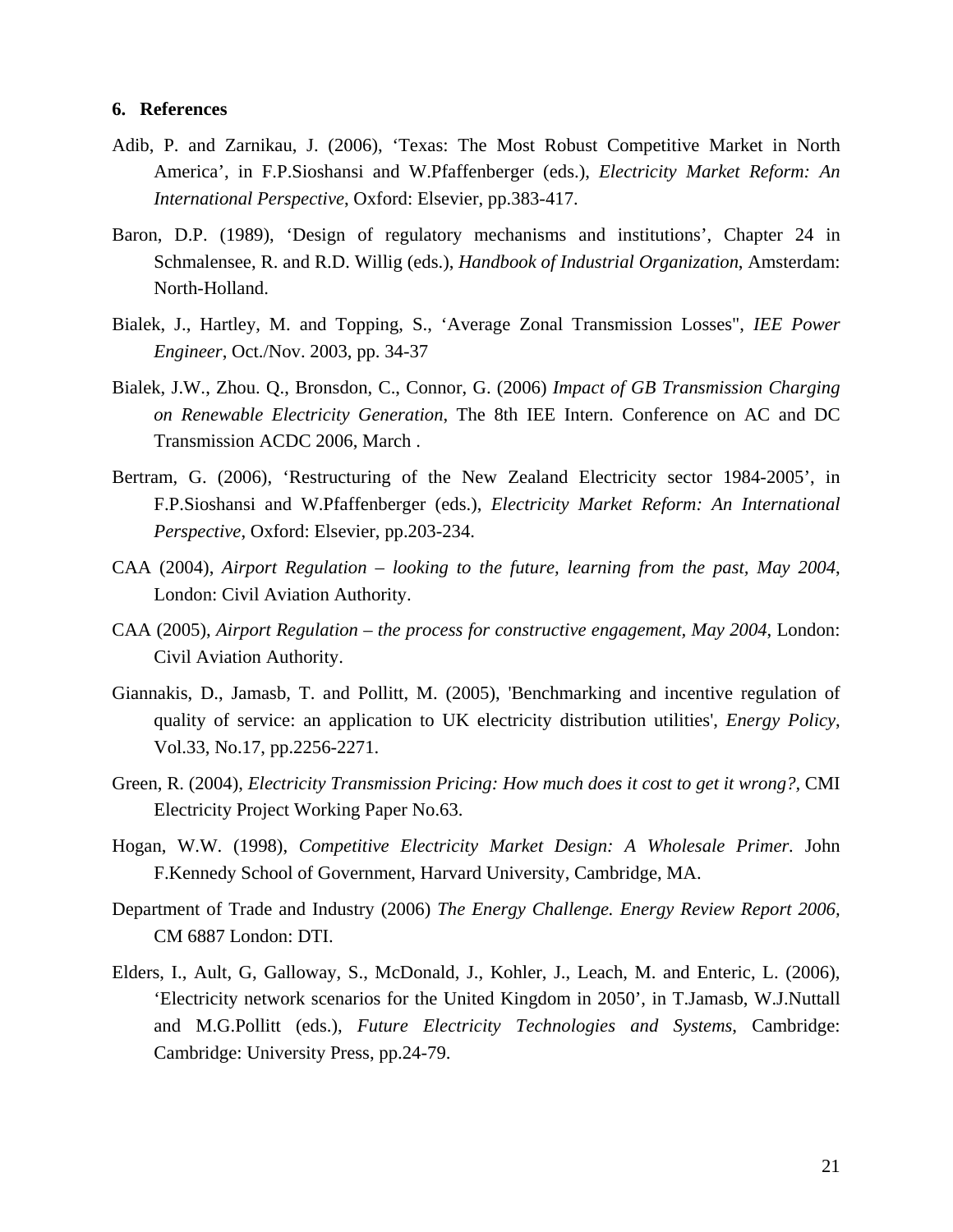- Jamasb, T., Neuhoff, K., Newbery, D., and Pollitt, M. (2005), *Long-term framework for electricity distribution access charges*, Report prepared for and commissioned by Ofgem, Electricity Policy Research Group, Working Paper 05/07.
- Jamasb, T., Nillesen, P. and Pollitt, M. (2004), 'Strategic behaviour under regulation benchmarking' *Energy Economics*, Vol.26, No.5, pp.825-843.
- Jamasb, T. and Pollitt, M. (2005), 'Electricity Market Reform in the European Union: Review of Progress toward Liberalization & Integration', *Energy Journal*, Special Issue on European Electricity Liberalisation, pp.11-42.
- Joskow. P.L. (2005), *Incentive regulation in theory and practice: electricity distribution and transmission networks*, Electricity Policy Research Group, Working Paper, 05/11.
- Littlechild, S.C. and Ponzano, E.A. (2006) *Regulation of Transmission Expansion in Argentina: voluntary mechanisms in Buenos Aires province*, forthcoming.
- Littlechild, S.C. and Skerk, C.J. (2004a), *Regulation of transmission expansion in Argentina Part I: State ownership, reform and the Fourth Line*, CMI Electricity Project Working Paper, No.61.
- Littlechild, S.C. and Skerk, C.J. (2004b), *Regulation of transmission expansion in Argentina Part II: Developments since the Fourth Line*, CMI Electricity Project Working Paper, No.62.
- Mott Macdonald BPI (2004), *Innovation in Electricity Distribution Networks Final Report*, Brighton: Mott Macdonald BPI.
- National Grid (2006), *The Statement of Use of System Charges Effective from 01 April 2006*, April 2006, London: National Grid.
- Newbery, D.M.G. and Pollitt, M.G. (1997),'Restructuring and Privatisation of the
- CEGB was it worth it?', *Journal of Industrial Economics*, Vol.45, No.3, pp.269-304.
- Ofgem (2003), *Innovation and Registered Power Zones, A discussion paper*, July 2003, London: Ofgem.
- Ofgem (2004a), *Electricity Distribution Price Control Review, Final Proposals, November 2004*, London: Ofgem.
- Ofgem (2004b), *Electricity Distribution Price Control Review, Appendix: Further details on the incentive schemes for distributed generation, innovation funding and registered power zones, Ref.145b/04, June 2004*, London: Ofgem.
- Ofgem (2004c), *Transmission investment for renewable generation*, 288/04, December 2004, London: Ofgem.